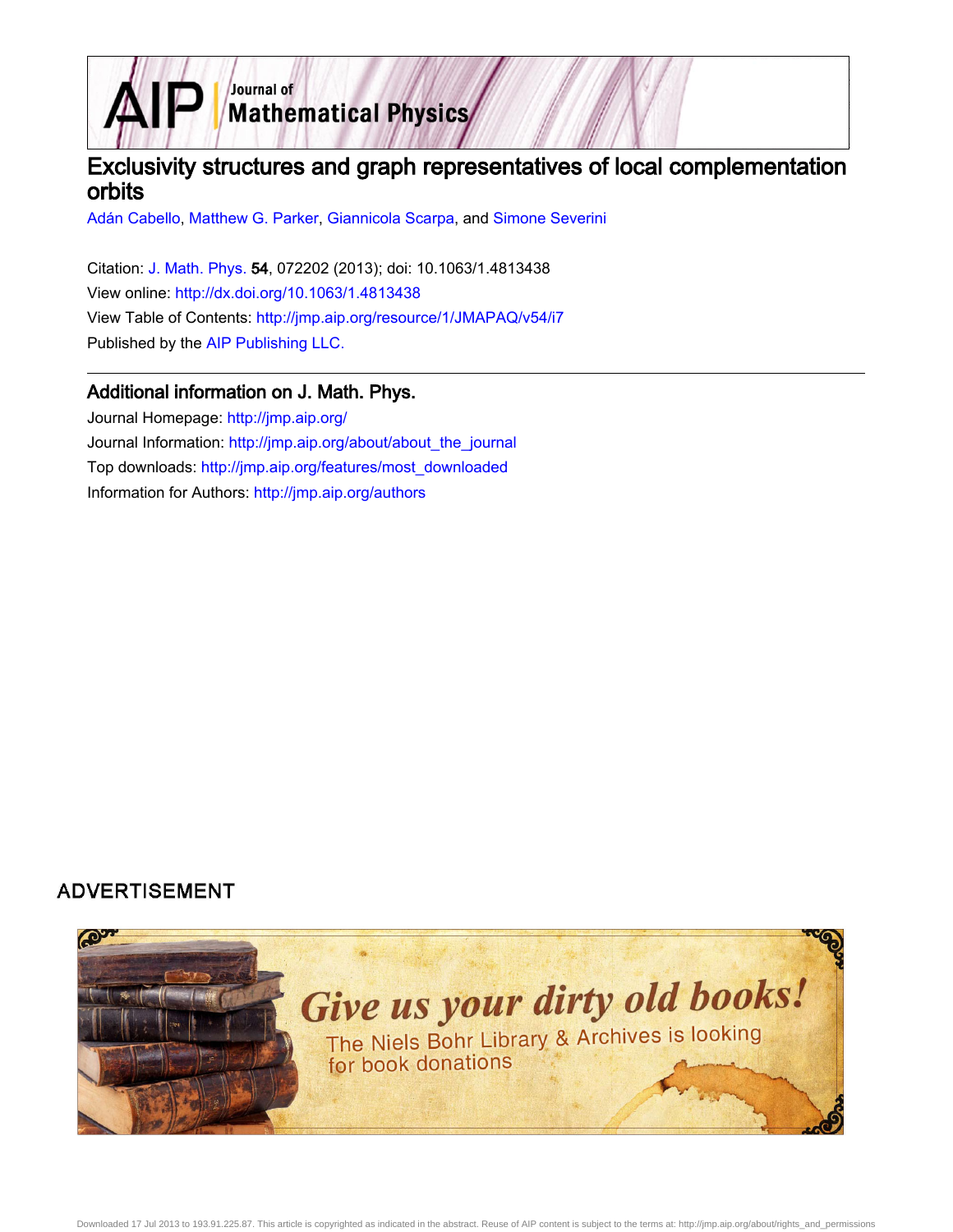

## **[Exclusivity structures and graph representatives](http://dx.doi.org/10.1063/1.4813438) [of local complementation orbits](http://dx.doi.org/10.1063/1.4813438)**

Adán Cabello, <sup>1,a)</sup> Matthew G. Parker, <sup>2,b)</sup> Giannicola Scarpa, 3,c) and Simone Severini<sup>4, d)</sup>

*Departamento de F´ısica Aplicada II, Universidad de Sevilla, E-41012 Sevilla, Spain Department of Informatics, University of Bergen, P.O. Box 7803, Bergen N-5020, Norway CWI, Science Park 123, 1098 XG Amsterdam, The Netherlands Department of Computer Science, and Department of Physics and Astronomy, University College London, WC1E 6BT London, United Kingdom*

(Received 2 December 2012; accepted 24 June 2013; published online 17 July 2013)

We describe a construction that maps any connected graph *G* on three or more vertices into a larger graph, *H*(*G*), whose independence number is strictly smaller than its Lovász number which is equal to its fractional packing number. The vertices of *H*(*G*) represent all possible events consistent with the stabilizer group of the graph state associated with *G*, and exclusive events are adjacent. Mathematically, the graph *H*(*G*) corresponds to the orbit of *G* under local complementation. Physically, the construction translates into graph-theoretic terms the connection between a graph state and a Bell inequality maximally violated by quantum mechanics. In the context of zero-error information theory, the construction suggests a protocol achieving the maximum rate of entanglement-assisted capacity, a quantum mechanical analogue of the Shannon capacity, for each *H*(*G*). The violation of the Bell inequality is expressed by the one-shot version of this capacity being strictly larger than the independence number. Finally, given the correspondence between graphs and exclusivity structures, we are able to compute the independence number for certain infinite families of graphs with the use of quantum non-locality, therefore highlighting an application of quantum theory in the proof of a purely combinatorial statement. © 2013 AIP *Publishing LLC*. [\[http://dx.doi.org/10.1063/1.4813438\]](http://dx.doi.org/10.1063/1.4813438)

#### **I. INTRODUCTION**

Partitioning a phase space into orbits is a central step in the study of any physical or formal dynamics. Immediately after the introduction of graph (or stabilizer) states in quantum coding theory<sup>8, [14,](#page-17-0) [32](#page-18-0)</sup> and in the context of measurement-based quantum computation,<sup>27</sup> it was evident that the related task, when considering the dynamics at the subsystems level, requires approaches of combinatorial flavour. While substantial attention has been given to orbits obtained by the application of local unitaries (with a clear motivation coming from the classification of multipartite entanglement<sup>16</sup>), the question to decide whether two graph states are equivalent under the action of the local Clifford (LC) group has been settled, by showing<sup>[24](#page-17-0)</sup> that the equivalence classes are in one-to-one correspondence with local complementation orbits (also called *Kotzig orbits*[18\)](#page-17-0). It follows that the existence of a sequence of local complementations relating the associated graphs guarantees equivalence under local Clifford operations and *viz*.

Even though this link does not embrace full local unitary (LU) equivalence, having now counterexamples to the LU-LC conjecture,  $19,28$  $19,28$  it unveils a rich interface between the structure of useful

0022-2488/2013/54(7)/072202/18/\$30.00 **54**, 072202-1 -

<sup>C</sup> 2013 AIP Publishing LLC

a) adan@us.es

b) Matthew.Parker@ii.uib.no<br>c) g.scarpa@cwi.nl

 $\omega_{\text{simoseve}}$ @gmail.com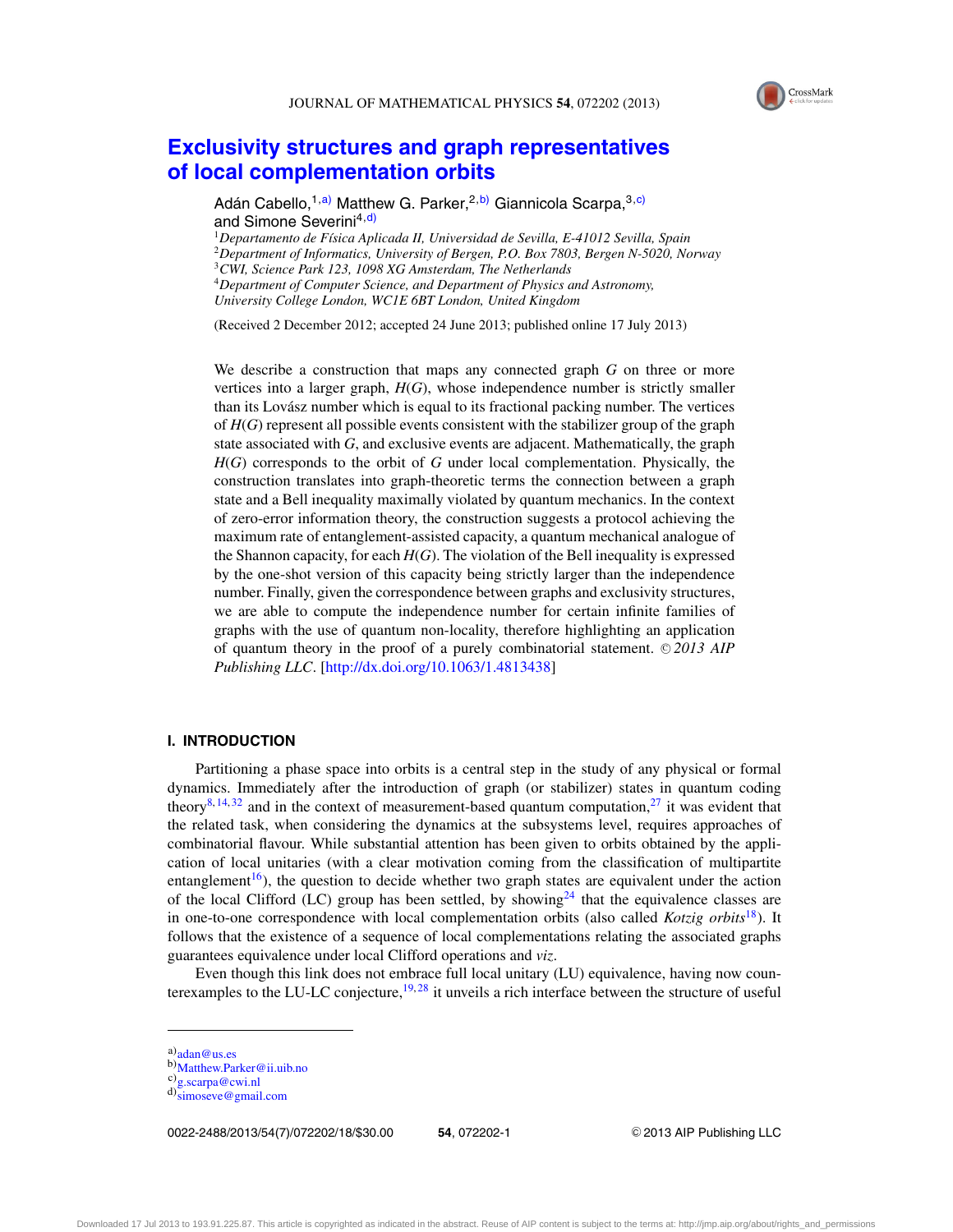multi-qubit systems and a number of mathematical ideas. Indeed, local complementation (or, equivalently, κ-transformation) is a fundamental operation for studying circle graphs[.18](#page-17-0) This notion has been instrumental for unifying certain properties of Eulerian tours and matroids via isotropic systems,<sup>[3](#page-17-0)</sup> constructs associated with vector spaces over *GF*(2); and it appears in string reconstruction problems (related to DNA sequencing) and graph polynomials.[2](#page-17-0)

Given an equivalence class induced by local complementation, in the present work we shall describe a method for constructing a larger graph associated with the equivalence class. The method makes use of the stabilizer group of an arbitrary graph state from the class. Each of these graphs is identified with an exclusivity structure and a related *non-contextuality inequality* (for short, NC inequality). Such an inequality is an upper bound on the sum of probabilities of a set of events, with some exclusivity constraints (a technical discussion about events and exclusivity will be given in Sec. [III\)](#page-6-0). NC inequalities are satisfied by any non-contextual hidden variable theory, i.e., any physical theory for which the probability of seeing an event is independent of the choice of measurements. Quantum mechanics or more general theories can violate such inequalities. For more details, see Ref. [7.](#page-17-0) In this reference, the graph (and more generally a hypergraph), whose vertices are events, is employed to characterize the correlations for classical and general probabilistic theories satisfying that the sum of probabilities of pairwise exclusive events cannot be larger than 1. The maximum values for the three physical theories, classical, general, and quantum, were computed through the three well-known combinatorial parameters: the independence number, the fractional packing number, and the Lovász number, respectively. As a consequence, it becomes evident that quantum and general probabilistic correlations satisfying that the sum of probabilities of pairwise exclusive events cannot be larger than 1 have semidefinite and linear characterizations, respectively. Quantum mechanics is *sandwiched* between the other two theories.

The framework introduced in Ref. [7](#page-17-0) permits to quantitatively discuss classical, quantum, and more general theories through the analysis of a single mathematical object and to have a general technique to single out quantum correlations with *ad hoc* degree of contextuality. For example, a generic graph with independence number strictly smaller than the Lovász number is associated with a NC inequality violated by quantum mechanics. If, in addition, the graph has equal Lovász and fractional packing numbers, then it can be associated with a NC inequality that is "maximally violated" by quantum mechanics, meaning that no general probabilistic theory satisfying that the sum of probabilities of pairwise exclusive events cannot be larger than 1 can achieve a larger value. (Of course, there are graphs for which all theories coincide, as, for example, perfect graphs.)

In the present paper, we propose a construction that translates, into the combinatorial language developed in Ref. [7,](#page-17-0) the connection between every graph state of three or more qubits and a Bell inequality maximally violated by quantum mechanics found in Ref. [15.](#page-17-0) Namely, we describe a construction that maps any graph on three or more vertices  $G$  into a larger graph,  $H(G)$ , such that its independence number is strictly smaller than its Lovász number which is equal to its fractional packing number. The vertices of  $H(G)$  represent all possible events consistent with the stabilizer group of the graph state associated with *G* and exclusive events are adjacent.

The construction has also applications in zero-error information theory. It leads to a straight-forward protocol achieving the maximum rate of zero-error entanglement-assisted capacity.<sup>9, [12](#page-17-0)</sup> We conjecture that this quantity for a graph *H*(*G*) is always strictly larger than its Shannon capacity. A proof of this statement would possibly require a rank bound *a la Haemers*. While it is difficult to compute this bound in general, it may be easier in our case, since  $H(G)$  has a very particular structure because of the connection with the stabilizer group. The violation of the Bell inequality is here expressed by the one-shot version of this capacity being strictly larger than the independence number. The correspondence between graphs and exclusivity structures allows us to compute the independence number of the graphs  $H(K_n)$ , where  $K_n$  is the complete graph, by taking advantage of well-known techniques used in quantum non-locality.

Since two graphs yield the same (up to isomorphism) graph in our construction if and only if they are equivalent under local complementation, the construction can be interpreted as a method to represent local complementation orbits. Somehow this is in analogy with the notion of a twograph, well-studied mathematical object which represents equivalence classes under the operation of switching (see Ch. 11 of Ref. [13\)](#page-17-0).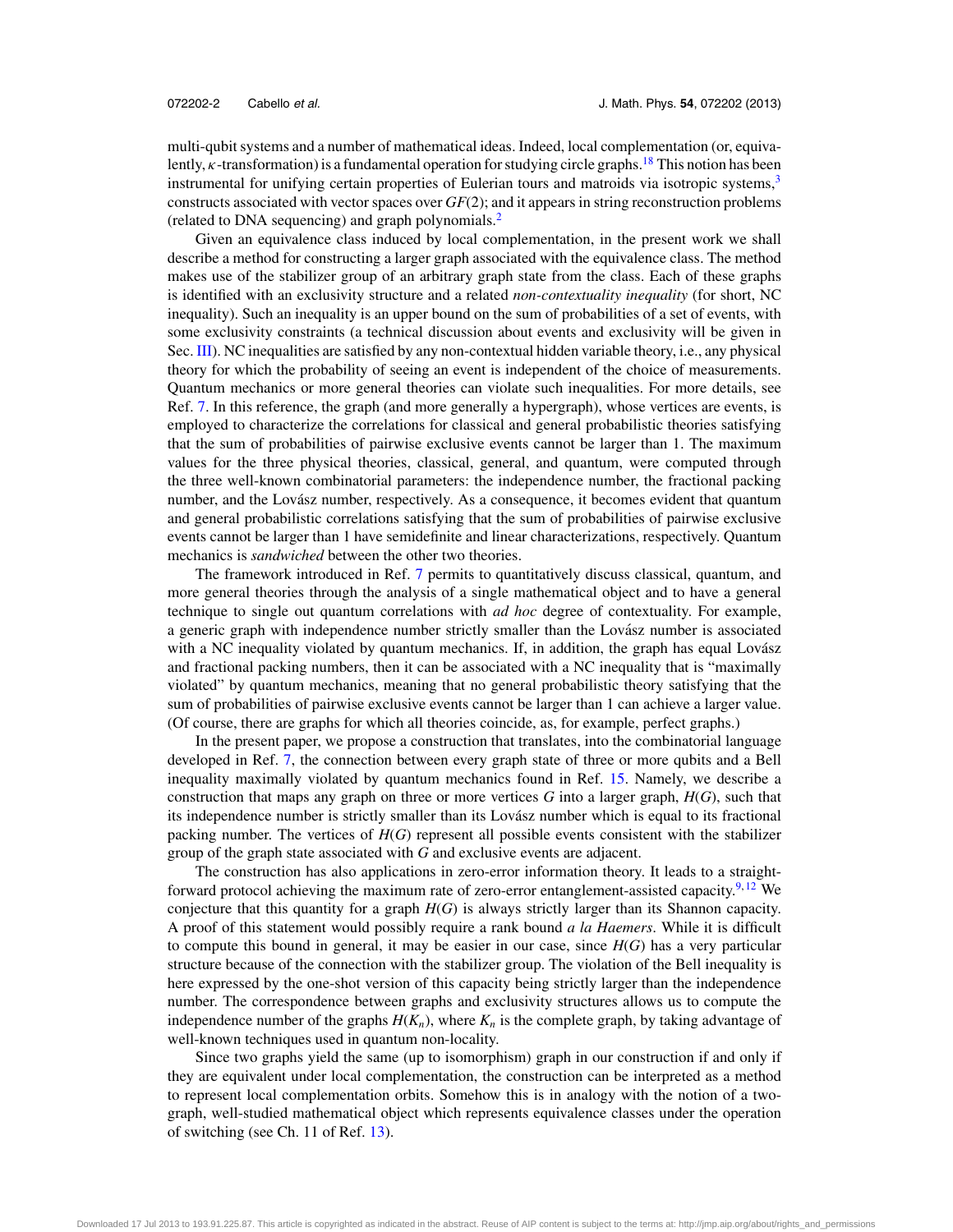<span id="page-3-0"></span>Our work is innovative with respect to Refs. [7](#page-17-0) and [15](#page-17-0) in many ways. First, we present a characterization of local complementation orbits, a result of pure combinatorial nature. Our representative graphs are obtained via a construction inspired by quantum mechanics. We find tools to analyze the properties of such graphs in Ref. [15.](#page-17-0) Second, by using the results in Ref. [7,](#page-17-0) we discover that local complementation orbits are naturally associated with Bell inequalities. We improve the mathematical representation of such Bell inequalities by writing down an explicit operational form, namely, a *pseudo-telepathy game*. The form that we have introduced is often easier to use in both theoretical purposes and the design of laboratory experiments. Third, we introduce a novel connection between the results presented in Refs. [7](#page-17-0) and [15,](#page-17-0) and zero-error information theory. Such a connection is also interesting on its own, since it provides a way to construct families of channels with a separation between classical and quantum capacities starting from *any* graph.

The remainder of the work is organized as follows. Section II introduces the required terminology and notions: the language of graph theory, non-locality, and channel capacities. The construction is described in Sec. [III.](#page-6-0) Section [IV](#page-9-0) discusses the relevant graph-theoretic parameters. Section [V](#page-12-0) contains examples. We highlight that physical arguments can be useful to consider difficult tasks such as computing the independence number. Section [VI](#page-12-0) is devoted to zero-error capacities. We show that our construction produces infinite families of graphs for which the use of entanglement gives the maximum possible zero-error capacity. Section [VII](#page-14-0) classifies graphs (or local complementation orbits) according to the objects obtained via the construction. We point out a link with Boolean functions and propose a conjecture about connectedness of the graph representatives.

#### **II. PRELIMINARIES**

#### **A. Graphs, graph parameters, and graph states**

A (simple) *graph*  $G = (V, E)$  is an ordered pair:  $V(G)$  is a set whose elements are called *vertices*;  $E(G) \subset V(G) \times V(G)$  is a set whose elements are called *edges*. The set  $E(G)$  does not contain an edge of the form  $\{i, i\}$ , for every  $i \in V(G)$ . The vertices forming an edge are said to be *adjacent*. We denote by  $\mathcal{N}(i)$  the *neighbourhood* of the vertex *i*, i.e.,  $\mathcal{N}(i) = \{j \in V \mid (i, j) \in E\}$ . An *independent set* in a graph *G* is a set of mutually non-adjacent vertices. The *independence number* of a graph *G*, denoted by  $\alpha(G)$ , is the size of the largest independent set of *G*. A *subgraph*  $H = (V, E)$ of a graph  $G = (V, E)$ , is a graph such that  $V(H) \subseteq V(G)$  and  $E(H) \subseteq E(G)$ . An *induced subgraph*  $H = (V, E)$  of a graph  $G = (V, E)$  with respect to  $V(H) \subseteq V(G)$  is a graph with vertex set  $V(H)$ and edge set  $E(H) = \{\{i, j\} | i, j \in V(H) \text{ and } \{i, j\} \in E(G)\}\$ . A *clique* in a graph *G* is a subgraph whose vertices are all adjacent to each other.

An *orthogonal representation* of *G* is a map from  $V(G)$  to  $\mathbb{C}^k$  for some *k*, such that adjacent vertices are mapped to orthogonal vectors. An orthogonal representation is *faithful* when vertices *u* and *v* are mapped to orthogonal vectors if and only if  $\{u, v\} \in E(G)$ . The *Lovász number*<sup>[20](#page-17-0)</sup> is defined as follows:

$$
\vartheta(G) = \max \sum_{i=1}^{n} |\langle \psi | v_i \rangle|^2,
$$
\n(1)

where the maximum is taken over all unit vectors  $\psi$  and all orthogonal representations,  $\{v_i\}$ , of *G*. The *fractional packing number* is defined by the following linear program:

$$
\alpha^*(G, \Gamma) = \max \sum_{i \in V} w_i,
$$
\n(2)

where the maximum is taken over all  $0 \le w_i \le 1$  under the restriction  $\sum_{i \in C_j} w_i \le 1$ ,<sup>[30](#page-18-0)</sup> and for all cliques  $C_i \in \Gamma$ , where  $\Gamma$  is the set of all cliques of *G*. In this paper, by fractional packing number we mean  $\alpha^*(G, \Gamma)$  and denote it as  $\alpha^*(G)$ .

Given a graph  $G = (V, E)$ , the *graph state*  $|G\rangle$  (see, for example, Refs. [16](#page-17-0) and [32\)](#page-18-0) associated with *G* is the unique *n*-qubit state such that

$$
g_i|G\rangle = |G\rangle \text{ for } i = 1, \dots, n,
$$
\n(3)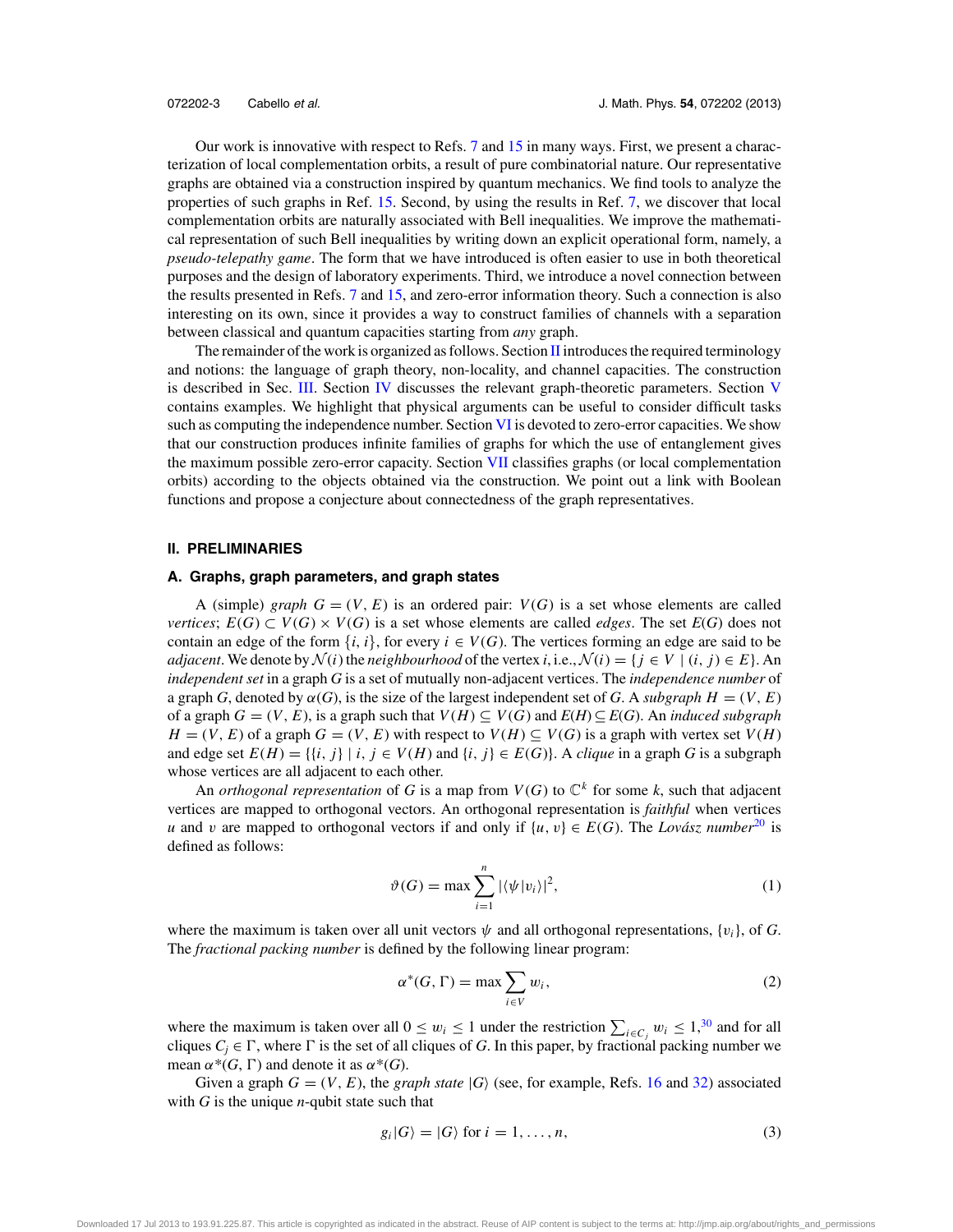where  $g_i$  is the generator labeled by a vertex  $i \in V$  of the stabilizer group of  $|G\rangle$ . A generator for  $i \in V(G)$  is defined as

$$
g_i = X^{(i)} \bigotimes_{j \in \mathcal{N}(i)} Z^{(j)},\tag{4}
$$

where  $X^{(i)}$ ,  $Y^{(i)}$ , and  $Z^{(i)}$  denote the Pauli matrices (sometimes denoted as  $\sigma_x$ ,  $\sigma_y$ , and  $\sigma_z$ ) acting on the *i*th qubit. Therefore, *gi* can be obtained directly and univocally from *G*. The stabilizer group of the state  $|G\rangle$  is the set *S* of the stabilizing operators  $s_j$  of  $|G\rangle$  defined by the product of any number of generators *gi*. Note that, for convenience, we shall remove the identity element from *S*. Therefore, the set *S* contains  $2^n - 1$  elements.

Given a graph  $G = (V, E)$ , the operation of *local complementation* on  $i \in V$  transforms G into a graph  $G^i$  on the same set of vertices. To obtain  $G^i$ , we replace the induced subgraph of  $G$  on  $\mathcal{N}(i)$ by its complement. It is easy to verify that  $(G<sup>i</sup>)<sup>i</sup> = G$ . The set of graphs is partitioned into *LC orbits* (also known as *Kotzig orbits*) by the repeated action of local complementation on each graph.[3](#page-17-0) The LC orbits are then equivalence classes.

#### **B. Non-locality**

We assume familiarity with the basics of quantum information theory. The reader can find a good introduction in Chapter 2 of Ref. [25.](#page-17-0) A *non-local game* is an experimental setup between a referee and two players, Alice and Bob. (It can also be defined with more players, but we do not consider this case here.) The game is not adversarial, but the players collaborate with each other. They are allowed to arrange a strategy beforehand, but they are not allowed to communicate during the game. The referee sends Alice an input  $x \in X$  and sends Bob an input  $y \in Y$ , according to a fixed and known probability distribution  $\pi$  on  $X \times Y$ . Alice and Bob answer with  $a \in A$  and  $b \in B$ , respectively, and the referee declares the outcome of the game according to a verification function  $V: A \times B \times X \times Y \rightarrow \{win =1, \text{lose}=0\}$ . So, the non-local game is completely specified by the sets *X*, *Y*, *A*, *B*, the distribution  $\pi$ , and the verification function *V*.

A *classical strategy* is *w.l.o.g.* a pair of functions  $s_A: X \to A$  and  $s_B: Y \to B$  for Alice and Bob, respectively. A *quantum strategy* consists of a shared bipartite entangled state  $|\psi\rangle$  and positive operator valued measurements (POVMs)  $\{P_a^x\}_{a \in A}$  for every  $x \in X$  for Alice and  $\{P_b^y\}_{b \in B}$  for every *y* ∈ *Y* for Bob. On input *x*, Alice uses the POVM  $\{P_a^x\}_{a \in A}$  to measure her part of the entangled state and Bob does similarly on his input *y*. Alice (respectively Bob) answers with *a* (respectively *b*) corresponding to the obtained measurement outcome. Therefore, the probability to output *a*, *b* given *x*, *y* is Pr(*a*, *b*|*x*, *y*) =  $\langle \psi | P_a^x \otimes P_b^y | \psi \rangle$ . The classical and quantum values (or winning probabilities) for the game are

$$
\omega_c = \max_{s_A, s_B} \sum_{x, y, a, b} \pi(x, y) V(s_A(x), s_B(y), x, y),
$$
 (5a)

$$
\omega_q = \max_{|\psi\rangle, \{P_a^x\}, \{P_b^y\}} \sum_{x, y, a, b} \pi(x, y) V(a, b, x, y) \langle \psi | P_a^x \otimes P_b^y | \psi \rangle.
$$
 (5b)

A *Bell inequality* for a non-local game is a statement of the form  $\omega_c \leq t$  for  $t \in [0, 1]$ . It is violated by quantum mechanics if  $\omega_q > t$ . A non-local game is called a *pseudo-telepathy* game if  $\omega_c < \omega_q = 1$ , i.e., quantum players win with certainty, while classical players have non-zero probability to lose.

Non-local games are a special form of Bell experiment. In general, a *Bell operator* B is a linear combination of observables and a Bell inequality is a statement of the form

$$
\max |\langle \mathcal{B} \rangle| \le t,\tag{6}
$$

where the maximum runs over classical states. A quantum state is said to *violate* the Bell inequality if  $|\langle \mathcal{B} \rangle| > t$ .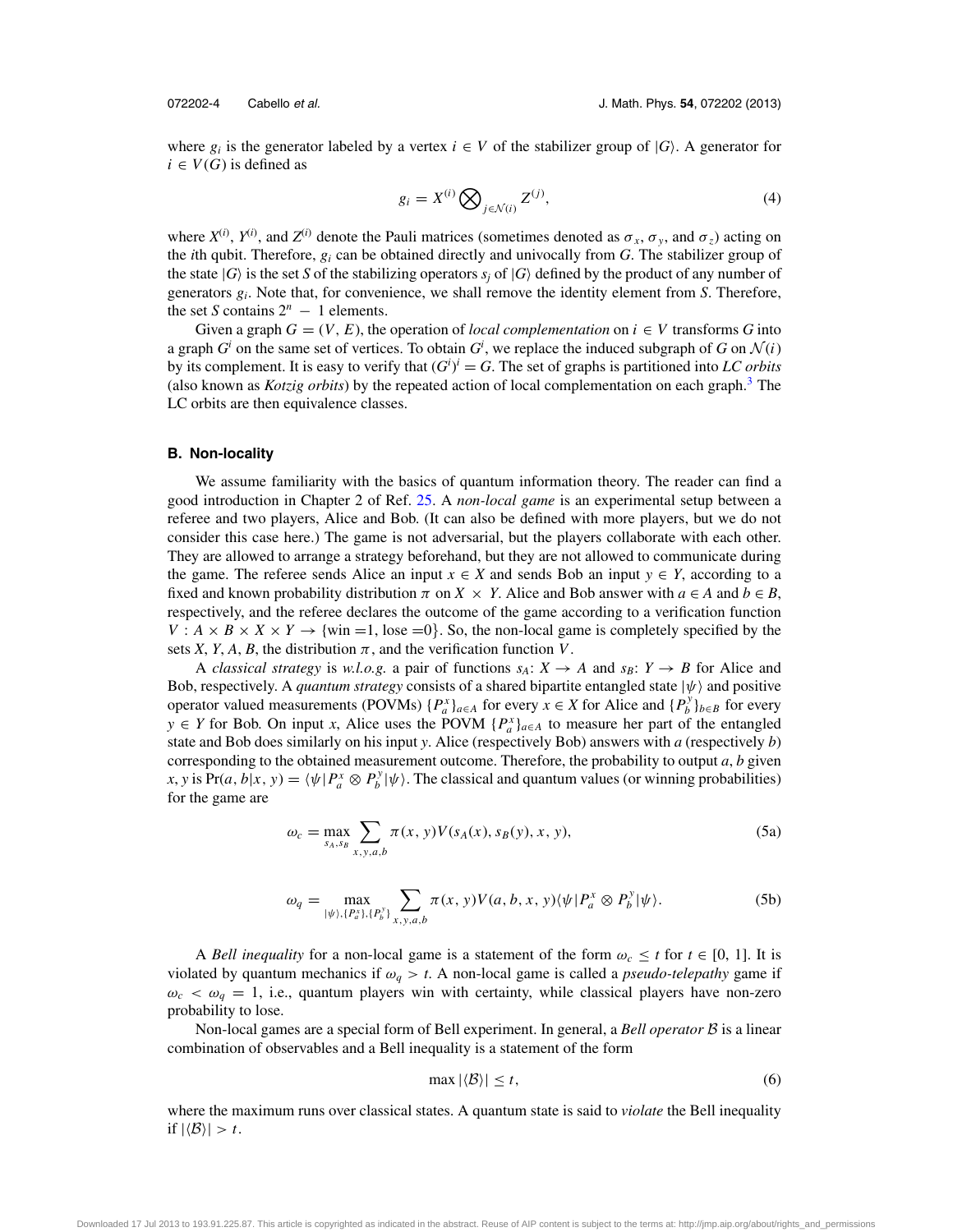#### **C. Channel capacity**

Zero-error information theory was initiated in Ref. [29](#page-18-0) and a review in Ref. [17.](#page-17-0) A *classical channel* C with input set *X* and output set *Y* is specified by a conditional probability distribution  $\mathcal{C}(y|x)$ , the probability to produce output y upon input x. (Precisely this is a discrete, memoryless, stationary channel.) Two inputs *x*,  $x' \in X$  are *confusable* if there exists  $y \in Y$  such that  $C(y|x) > 0$ and  $C(y|x') > 0$ . We then define the *confusability graph of channel* C,  $G(C)$ , as the graph with vertex set *X* and edge set  $\{(x, x') : x, x' \text{ are distinct and confusable}\}.$ 

The *one-shot zero-error capacity* of C,  $c_0(C)$ , is the size of the largest set of non-confusable inputs. This is just the independence number  $\alpha(G(\mathcal{C}))$  of the confusability graph. In the entanglementassisted setting, the sender (Alice) and receiver (Bob) share an entangled state  $\rho$  and can perform local quantum measurements on their part of  $\rho$ .

The general form of an entanglement-assisted protocol used by Alice to send one out of *q* messages to Bob with a single use of the classical channel  $\mathcal C$  can be described as follows (also see Ref. [9\)](#page-17-0). For each message  $m \in [q]$ , Alice has a POVM  $\mathcal{E}^m = \{E_1^m, \ldots, E_{|X|}^m\}$  with  $|X|$  outputs. To send message  $m$ , she measures her subsystem using  $\mathcal{E}^m$  and sends through the channel the observed  $x \in X$ . Bob receives some  $y \in Y$  with  $C(y|x) > 0$ . If the right condition holds (as we will explain below), Bob can recover *m* with certainty using a projective measurement on his subsystem.

It is not hard to state a necessary and sufficient condition for the success of the protocol. If Alice gets outcome  $x \in X$  upon measuring  $\mathcal{E}^m$ , Bob's part of the entangled state collapses to  $\beta_x^m = \text{tr}_A((E_x^m \otimes I)\rho)$ . Given the channel's output *y*, Bob can recover *m* if and only if

$$
\forall m \neq m', \forall \text{ confusable } x, x' \operatorname{tr}(\beta_x^m \beta_{x'}^{m'}) = 0. \tag{7}
$$

Bob can recover the message with a projective measurement on the mutually orthogonal supports of

$$
\sum_{x \,:\, \mathcal{C}(y|x) > 0} \beta_x^m,\tag{8}
$$

for all messages *m*. In such a case we say that, assisted by the entangled state  $\rho$ , Alice can use the POVMs  $\mathcal{E}^1, \ldots, \mathcal{E}^q$  as her strategy for sending one out of *q* messages with a single use of C.

The *entanglement-assisted one-shot zero-error channel capacityof*  $C$ *,*  $c_0^*(C)$ *, is the maximum* integer  $q$  such that there exists a protocol for which condition  $(7)$  holds.

We are now ready to outline the setting where Alice and Bob share a maximally entangled state in the above protocol. We will refer to this particular case later in Sec. [VI.](#page-12-0) Let the (canonical) maximally entangled state of local dimension *n* be defined as follows:

$$
|\Psi\rangle := \frac{1}{\sqrt{n}} \sum_{i \in [n]} |i\rangle |i\rangle,\tag{9}
$$

where  $\{|i\rangle\}_{i \in [n]}$  is the standard basis of  $\mathbb{C}^n$ . When Alice and Bob share a maximally entangled state and Alice performs a projective measurement observing  $P_a$ , Bob's part of the state collapses to  $tr_A((P_a \otimes I)|\Psi\rangle\langle\Psi|) = P_a^{\top}/n$ . This implies that Bob can distinguish between  $P_a$  and  $P_b$  perfectly if and only if  $tr(P_a P_b) = 0$ . Therefore, if Alice uses projective measurement  $\{P_x^m\}_{x \in X}$  for message *m* and players share a maximally entangled state, then condition (7) is true if and only if

$$
\forall m \neq m', \forall \text{ confusable } x, x' \text{ tr}(P_x^m P_{x'}^{m'}) = 0. \tag{10}
$$

Considering more than a single use of the channel, one can define the asymptotic zero-error channel capacity  $\Theta(C)$  and the asymptotic entanglement-assisted zero-error channel capacity  $\Theta^*(C)$ by  $\Theta(\mathcal{C}) := \lim_{k \to \infty} (c_0(\mathcal{C}^{\otimes k}))^{1/k}$  and  $\Theta^*(\mathcal{C}) := \lim_{k \to \infty} (c_0^*(\mathcal{C}^{\otimes k}))^{1/k}$ .

Since  $c_0^*(C)$  depends solely on the confusability graph  $G(C)$ ,<sup>[9](#page-17-0)</sup> we can talk about  $c_0^*(G)$  for a graph *G*, meaning the entanglement-assisted one-shot zero-error capacity of a channel with confusability graph *G*. Similarly, we can talk about quantities  $c_0(G)$ ,  $\Theta(G)$ , and  $\Theta^*(G)$ .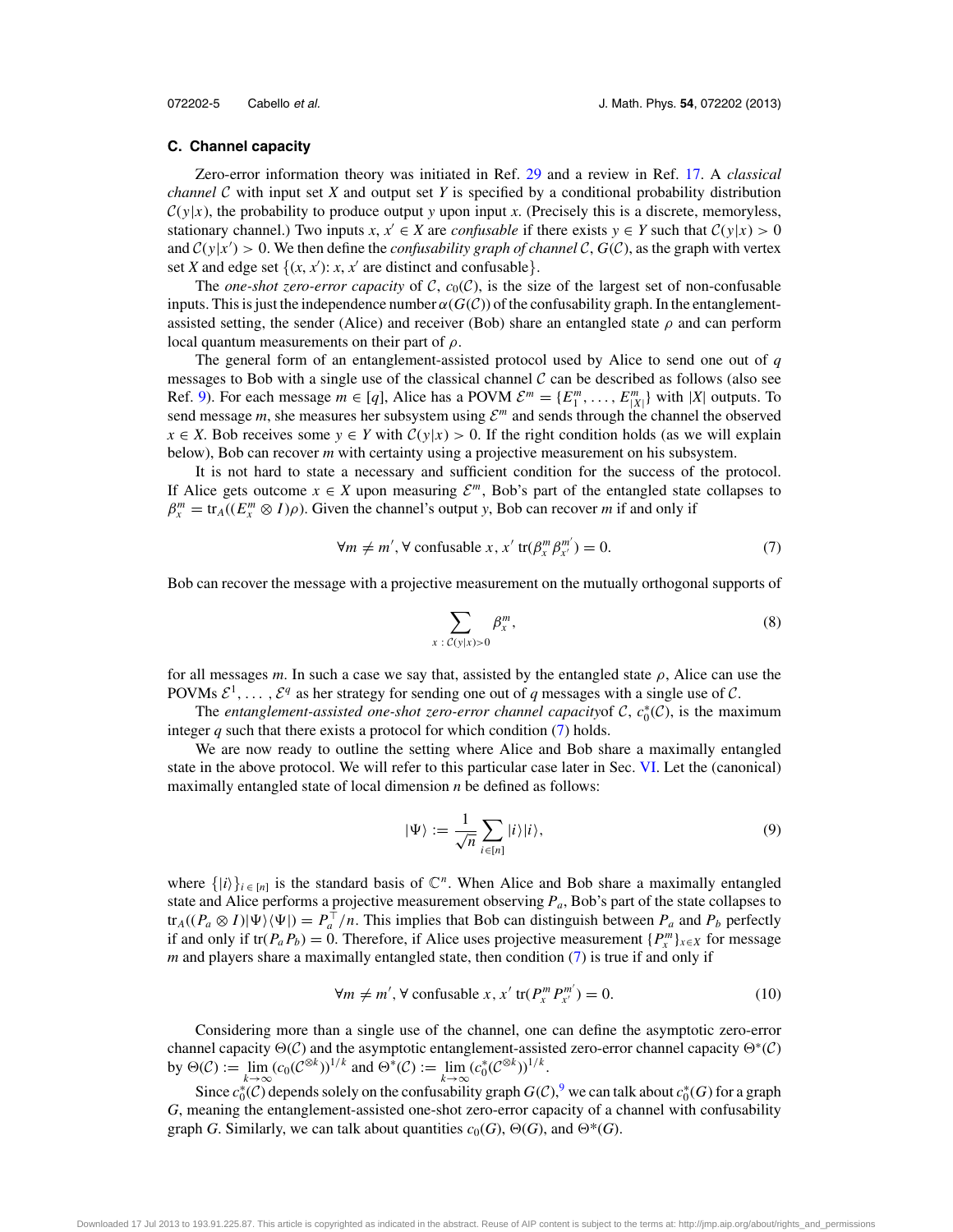<span id="page-6-0"></span>

#### **III. CONSTRUCTION**

Let *G* be a graph on *n* vertices and consider the *n*-qubit graph state  $|G\rangle$ . Let *S* be the stabilizer group of *G*. For each  $s_j \in S$ , with  $s_j = \bigotimes_{k=1}^n O^{(k)}$ , let  $w_j = |\{O^{(k)} : O^{(k)} \neq I\}|$  be the *weight of s<sub>j</sub>*. Let  $S_j = \{S_{(i,j)} : i = 1, 2, ..., 2^{w_j-1}\}\$  be the set of the *events* of  $s_j$ , i.e., the measurement outcomes that occur with non-zero probability when the system is in state  $|G\rangle$  and the stabilizing operators  $s_i$ are measured with single-qubit measurements. The set of all events is  $S = \bigcup_{j=1,2,\dots,2^n-1} S_j$ . Two events are *exclusive* if there exists a  $k \in \{1, \ldots, n\}$  for which the same single-qubit measurement gives a different outcome.

A graph representing a Kotzig orbit can be naturally defined as follows.

*Definition 1. Let G be a graph. Let S be the stabilizer group of the graph state of G. We denote by H*(*G*) *the graph whose vertices are the events in S and the edges are all the pairs of exclusive events.*

We give an example for events and exclusiveness. Let  $n = 3$  and  $s_2 = ZXZ$  (we omit the superscripts for simplicity). This means that  $ZXZ|G\rangle = |G\rangle$ , i.e., if the system is prepared in  $|G\rangle$ and  $s_2$  is measured by measuring *Z* on the first qubit (with possible results  $-1$  or 1), *X* on the second qubit, and *Z* on the third qubit, then the product of the three results must be 1. Therefore,  $S_2 = \{zxz, zxz, zxz, zxz\}$ , where hereafter  $zxz$  denotes the event "the result 1 is obtained when *Z* is measured on qubit 1, the result  $-1$  is obtained when *X* is measured on qubit 2, and the result  $-1$  is obtained when *Z* is measured on qubit 3." As another example: if  $n = 2$  and  $s_1 = XZ$ , then  $S_1 = \{zx, zx\}.$ 

We now give an example of a graph representing a Kotzig orbit. Let us consider  $P_3 = (\{1, 2, \ldots, 2\})$ 3},  $\{\{1, 2\}, \{2, 3\}\}\)$ , the path on three vertices. We construct  $H(P_3)$ . The stabilizer group *S* (minus the identity) has the following elements:  $s_1 = g_1 = XZI$ ,  $s_2 = g_2 = ZXZ$ ,  $s_3 = g_3 = IZX$ ,  $s_4 = g_1g_2$  $= YYZ$ ,  $s_5 = g_1g_3 = XIX$ ,  $s_6 = g_2g_3 = ZYY$ , and  $s_7 = g_1g_2g_3 = -YXY$ . For all  $j = 1, ..., 2^3$ − 1, obtain all possible events (i.e., those which can happen with non-zero probability) when three qubits are prepared in the state  $|G\rangle$  and three parties measure the observables corresponding to  $s_i$ . For instance, when  $j = 1$ , Alice measures  $X^{(1)}$ , Bob measures  $Z^{(2)}$ , and Charlie does not perform any measurement. Since the three qubits are in state  $|G\rangle$ , there are only two possible outcomes: Alice obtains  $X^{(1)} = +1$  and Bob obtains  $Z^{(2)} = +1$ , denoted as *xzI*; or Alice obtains  $X^{(1)} = -1$  and Bob obtains  $Z^{(2)} = -1$ , denoted as *xzI*. For  $j = 2$ , the only events that can occur are *zxz*, *zxz*, *zxz*, and *zxz*. The other events for the remaining *j*'s are obtained in a similar way. Now, let us construct the graph  $H(P_3)$ : the vertices represent possible events; two vertices are adjacent if and only if events are exclusive (e.g., *xzI* and *xIx*). Notice that each  $s_j$  of weight w<sub>j</sub> generates  $2^{w_j-1}$  vertices. A drawing of  $H(P_3)$  is in Fig. [1.](#page-7-0)

Each  $H(G)$  can be interpreted as in Ref. [7.](#page-17-0) Every graph is in fact associated with a NC inequality and is constructed by expressing the linear combination of joint probabilities of events in the NC inequality as a *sum S*. For a graph in Ref. [7,](#page-17-0) an event in *S* is represented by a vertex and exclusive events are represented by edges. Constructing such a graph from the inequality is straightforward, when the absolute values of the coefficients in the linear combination are natural numbers (which, to our knowledge, is always the case for all relevant NC inequalities). As already mentioned in the Introduction, this graph-theoretic framework can be used to single out games with *ad hoc* quantum advantage and quantum correlations with *ad hoc* degree of contextuality (see Refs. [1](#page-17-0) and [23,](#page-17-0) respectively).

#### **A. Local complementation orbits**

If we apply the method to graphs *G* and *G'* in the same orbit under local complementation<sup>6, [16](#page-17-0)</sup> then *we obtain the same graph H*. The reason is that the graph states  $|G\rangle$  and  $|G'\rangle$  share the same set of perfect correlations (up to relabeling), so also share the same graph in which all possible exclusive events are adjacent.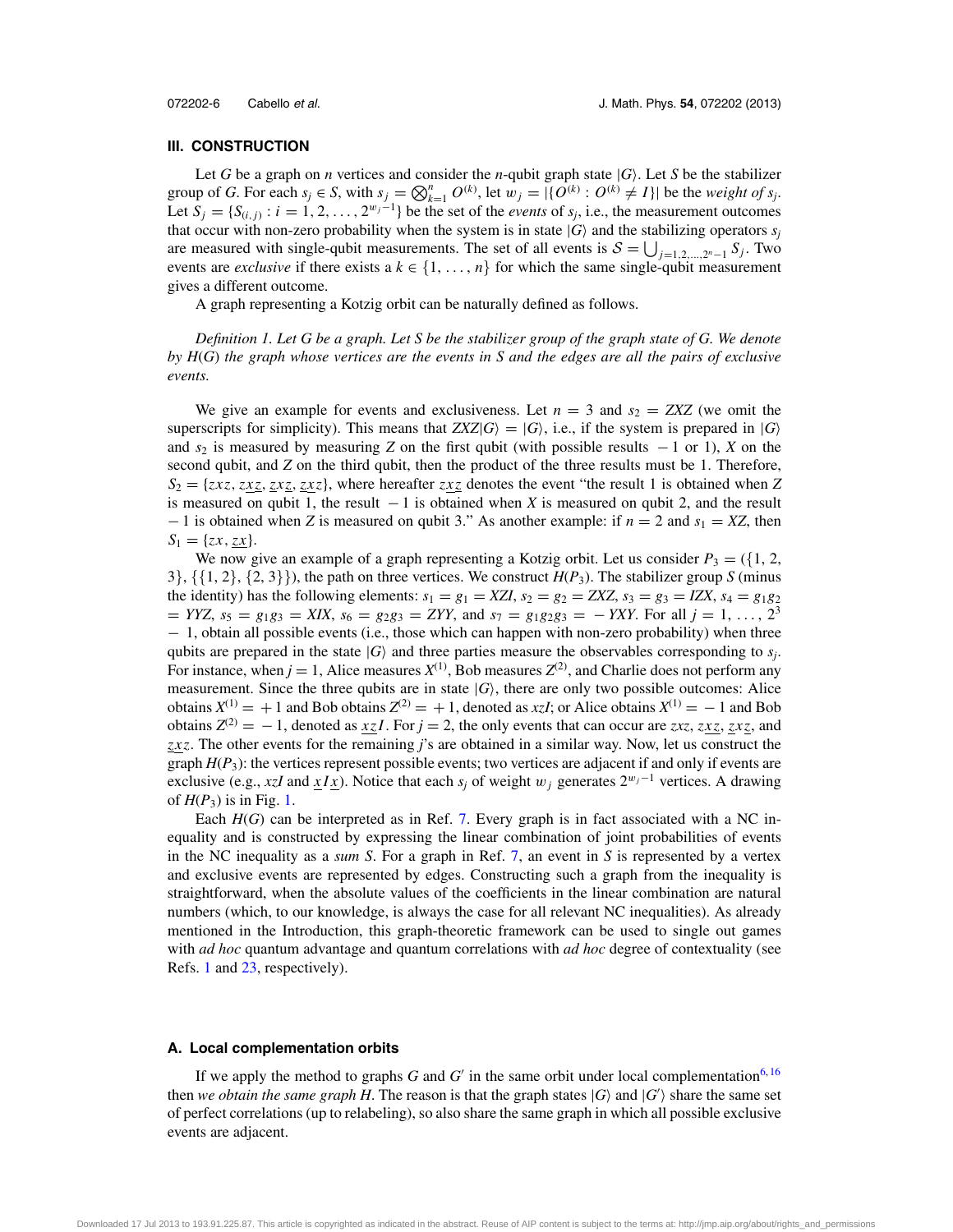<span id="page-7-0"></span>



FIG. 1. The graph  $H(P_3)$  associated with the path on three vertices,  $P_3$ , consists of two connected components: the upper component in the drawing is *CS*, the complement of the Shrikhande graph<sup>31</sup>; the lower component is  $Ci_8(1, 3)$ , the 6vertex (1,3)-circulant graph. We have  $α(CS) = 3$ ,  $θ(CS) = α*(CS) = 4$ ,  $α[Ci_8(1, 3)] = ∅[Ci_8(1, 3)] = α*(Ci_8(1, 3)] = 3$ . Therefore,  $\alpha(H(P_3)) = 6$ , while  $\vartheta(H(P_3)) = \alpha^*((P_3)) = 7$ .

This paper constructs  $H(G)$  from *G*, as described earlier, where each of the  $2^n - 1$  operators,  $s_i$ , generated by *G*, in turn generates a clique of size  $2^{w_j-1}$  in *H*, where w<sub>*j*</sub> is the weight of operator *s<sub>i</sub>*. In this section, we present a classification of all  $H(G)$  from all graphs *G* for  $n < 7$ . This classification is greatly simplified by the fact that if two graphs, *G* and *G* , are in the same local complementation orbit, then  $H(G) = H(G')$ . So we need only classify for one representative from each orbit. A choice of representatives for  $n = 2, \ldots, 6$ , for connected graphs only, is given in the second column of Table [I.](#page-8-0)

The action of local complementation on vertex  $v$  of graph  $G$  to yield graph  $G'$  can be realised, in the context of graph states, by a specific local unitary action:

$$
G' = G^v
$$
  
\n
$$
\oint \oint
$$
  
\n
$$
|G'\rangle = \omega^7 T^{(v)} N^{(v)} \prod_{i \in \mathcal{N}_v} T^{(i)} |G\rangle,
$$
\n(11)

where  $N = \frac{1}{\sqrt{2}}$ 2  $\sqrt{1}$  *i* 1 −*i*  $\setminus$  $, T =$  $(1 \ 0)$ 0 *i*  $\setminus$ , and  $\omega = e^{\frac{7\pi i}{4}}$ .

Here,  $S = \{s_j, j = 1, \ldots, 2^n - 1\}$  is the stabilizer group associated with the graph *G*, where we omit *s*<sup>0</sup> for convenience. Similarly, let  $S' = \{s'_j, j = 1, \ldots 2^n - 1\}$  be the stabilizer group associated with  $G' = G^v$ . We show how to obtain *S'* from *S*. Let  $s_j = (-1)^{c_j} \prod_{k=1}^n O_j^{(k)}$ , where  $O_j \in \{I, X, Z, Z\}$ *Y*}, and *c<sub>j</sub>* ∈ {0, 1}.

Define the mapping  $\mathcal{L}_v$  : {*I*, *X*, *Z*, *Y*}  $\rightarrow$  {*I*, *X*, *Z*, *Y*} as follows:

$$
\mathcal{L}_v: X^{(k)} \to X^{(k)}, Z^{(k)} \to Y^{(k)}, Y^{(k)} \to Z^{(k)}, k = v
$$
  

$$
X^{(k)} \to Y^{(k)}, Z^{(k)} \to Z^{(k)}, Y^{(k)} \to X^{(k)}, k \in \mathcal{N}_v
$$
  

$$
I \to I, X \to X, Z \to Z, Y \to Y, \qquad otherwise.
$$
 (12)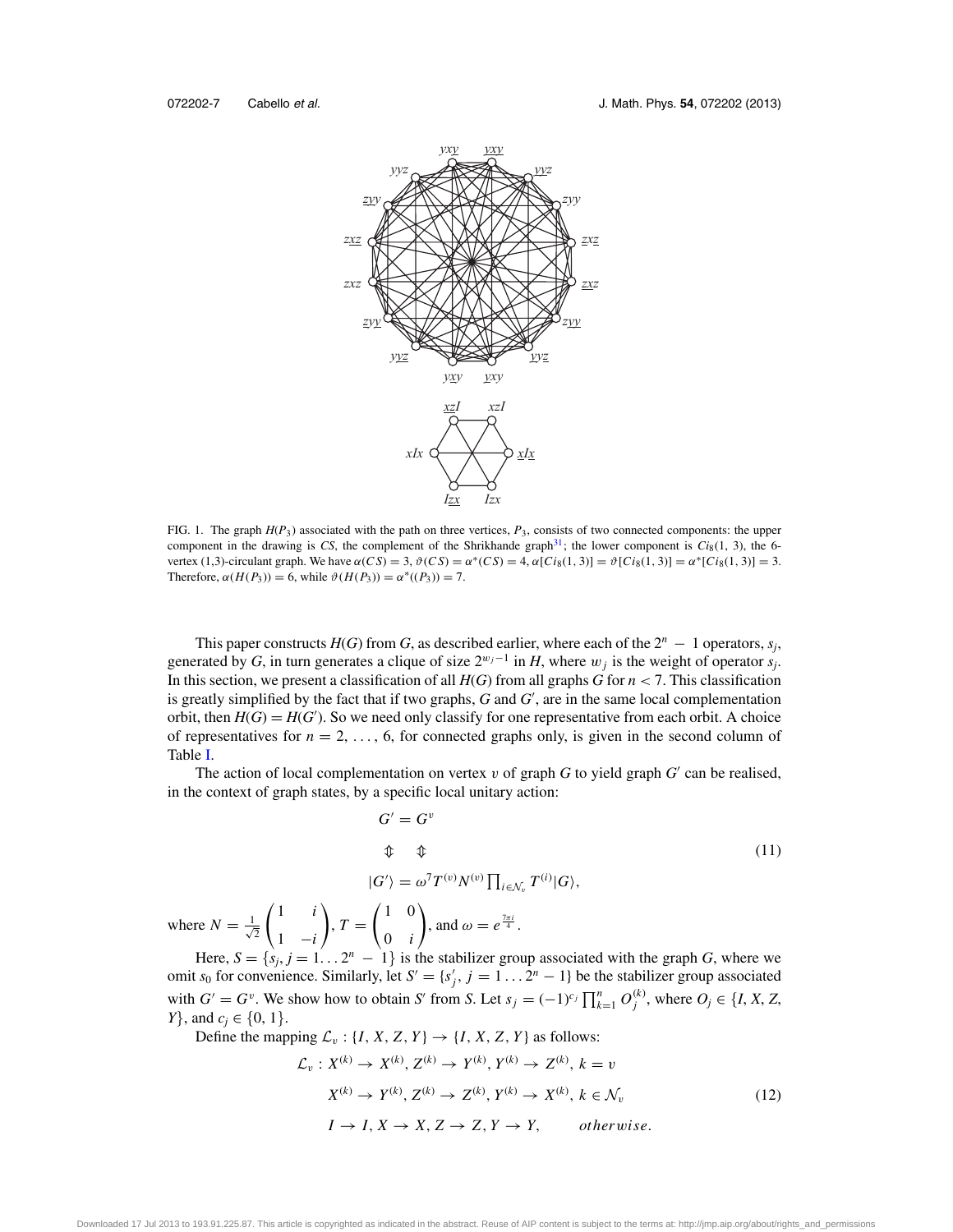<span id="page-8-0"></span>

| G                                  | $ G^L $        | $ V^H $ | $\lambda_H$    | $\alpha(H)$ | $\beta_{\min}(G^L)$<br>$-\beta_{\max}(G^L)$ | $D_H$                                                                       |
|------------------------------------|----------------|---------|----------------|-------------|---------------------------------------------|-----------------------------------------------------------------------------|
| 12                                 | 1              | 6       | 3[2, 2, 2]     | 3           | $\Omega$                                    | 1, 6/                                                                       |
| 12.13                              | 2              | 22      | 2[6, 16]       | 6           | $1 - 1$                                     | 3, 6/9, 16                                                                  |
| 14, 24, 34                         | 2              | 84      | 2[20, 64]      | 13          | $4 - 4$                                     | 11, 12/13, 2/17, 6/43, 64                                                   |
| 14, 23, 24, 34                     |                | 76      | $\mathbf{1}$   | 13          | $2 - 4$                                     | 15, 4/25, 4/27, 4/29, 32/35, 32                                             |
| 15, 25, 35, 45                     | 2              | 316     | 2[60, 256]     | 25          | $10 - 10$                                   | 33, 20/45, 10/49, 30/195, 256/                                              |
| 15, 25, 34, 45                     | 6              | 280     | $\mathbf{1}$   | 25          | $6 - 12$                                    | 49, 6/51, 2/89, 12/91, 12/107, 24/129, 72/133, 24/159, 128/                 |
| 15, 24, 25, 34, 35                 | 10             | 268     | 1              | 25          | $6 - 12$                                    | 55, 4/99, 16/101, 4/103, 4/107, 16/117, 64/129, 32/137, 32/139, 32/147, 64/ |
| 12, 13, 24, 35, 45                 | 3              | 256     |                | 25          | $6 - 10$                                    | 99, 40/117, 120/135, 96                                                     |
| 16, 26, 36, 46, 56                 | 2              | 1206    | 2[182,1024]    | 51          | $20 - 20$                                   | 101, 30/143, 30/147, 90/151, 2/167, 30/841, 1024/                           |
| 16, 26, 36, 45, 56                 | 6              | 1030    | 1              | 51          | $16 - 28$                                   | 145, 12/189, 2/207, 2/211, 6/299, 24/301, 24/343, 4/351, 28/                |
|                                    |                |         |                |             |                                             | 383, 32/455, 32/459, 96/587, 256/665, 512/                                  |
| 16, 26, 35, 45, 46                 | 16             | 976     | $\overline{1}$ | 49          | $14 - 30$                                   | 169, 6/207, 2/349, 12/351, 12/357, 24/383, 8/411, 48/449, 8/                |
|                                    |                |         |                |             |                                             | 453, 24/471, 32/473, 16/477, 48/481, 48/483, 48/533, 128/557, 128/          |
|                                    |                |         |                |             |                                             | 565, 64/567, 64/611, 256/                                                   |
| 15, 26, 36, 45, 56                 | $\overline{4}$ | 1044    | -1             | 49          | $14 - 30$                                   | 173, 12/321, 36/323, 36/479, 192/541, 64/545, 192/679, 512/                 |
| 15, 26, 35, 36, 45, 46             | 5              | 958     | -1             | 51          | $20 - 28$                                   | 213, 6/355, 32/395, 12/397, 12/441, 96/515, 384/547, 192/                   |
|                                    |                |         |                |             |                                             | 549, 192/559, 4/567, 28/                                                    |
| 16, 24, 35, 46, 56                 | 10             | 958     | -1             | 51          | $12 - 28$                                   | 181, 4/213, 2/323, 4/325, 4/347, 8/349, 8/379, 32/401, 64/455, 8/           |
|                                    |                |         |                |             |                                             | 459, 24/477, 32/487, 64/489, 64/515, 256/593, 256/599, 32/603, 96/          |
| 15, 26, 34, 35, 46, 56             | 25             | 940     | $\mathbf{1}$   | 49          | $14 - 30$                                   | 187, 4/337, 4/339, 4/357, 16/379, 16/383, 32/431, 64/435, 32/               |
|                                    |                |         |                |             |                                             | 469, 32/471, 32/493, 32/495, 32/497, 128/521, 128/529, 64/531, 64/          |
|                                    |                |         |                |             |                                             | 575, 128/601, 64/603, 64/                                                   |
| 16, 24, 26, 35, 36, 45             | 21             | 922     | -1             | 47          | $16 - 28$                                   | 193, 2/355, 16/357, 16/405, 16/413, 64/425, 64/441, 8/475, 32/              |
|                                    |                |         |                |             |                                             | 477, 32/479, 64/503, 256/511, 32/513, 32/557, 256/563, 8/567, 24/           |
| 14, 25, 36, 45, 46, 56             | 5              | 990     | -1             | 47          | $20 - 28$                                   | 197, 6/355, 12/357, 12/433, 192/473, 96/487, 8/491, 24/579, 192/            |
|                                    |                |         |                |             |                                             | 581, 192/625, 256/                                                          |
| 12, 13, 25, 36, 45, 46             | 16             | 904     | -1             | 45          | $18 - 30$                                   | 355, 32/395, 24/407, 96/431, 48/485, 384/539, 192/565, 64/567, 64/          |
| 12, 13, 14, 23, 25, 36, 45, 46, 56 | 2              | 936     | -1             | 45          | $22 - 26$                                   | 427, 360/571, 576/                                                          |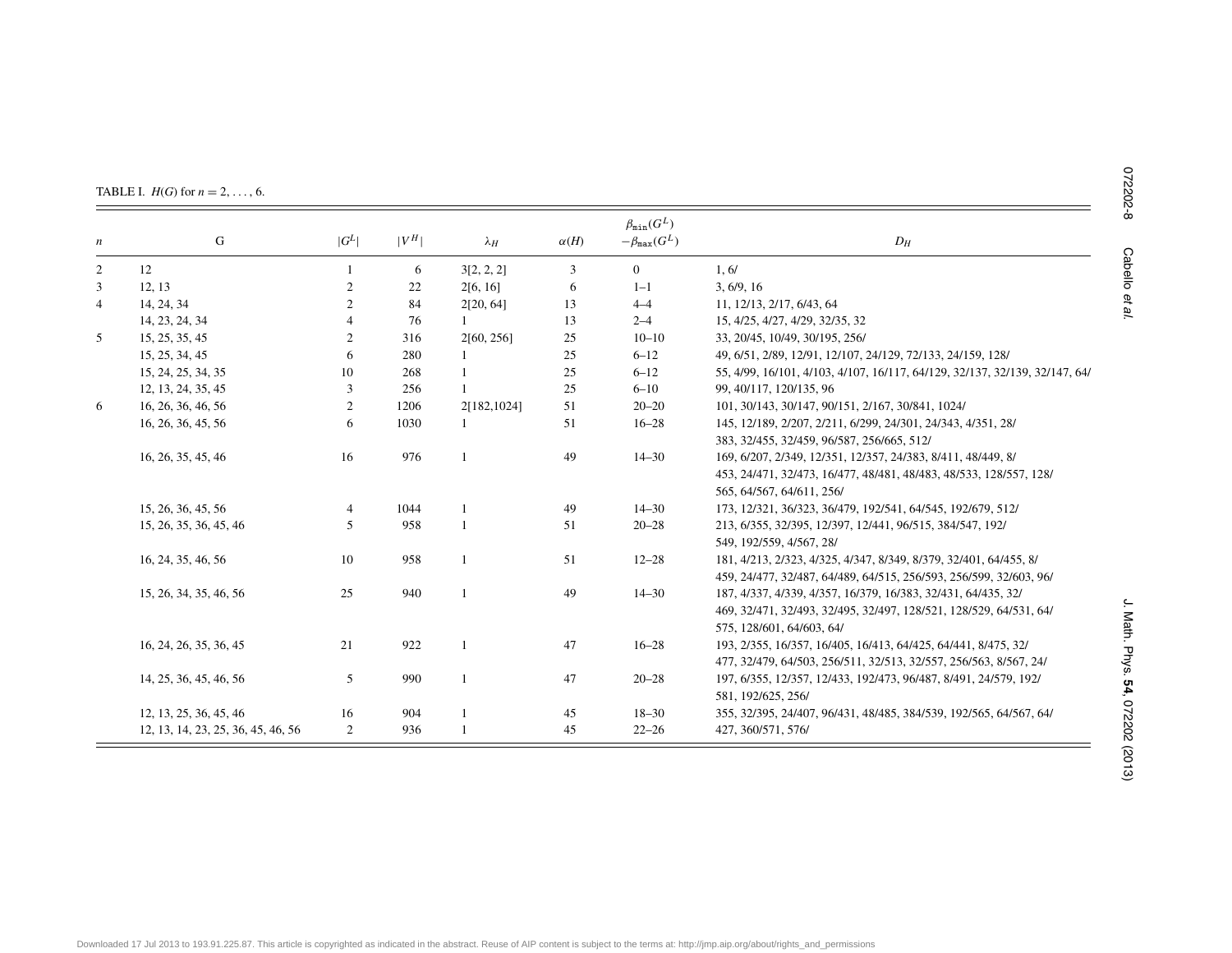<span id="page-9-0"></span>

Moreover, define  $y_v(s_j) = |\{k \mid O_j^{(k)} = Y^{(k)} \text{ and } k \in v \cup \mathcal{N}_v\}|$ . In other words,  $y_v(s_j)$  is the total number of *Y* matrices at tensor positions  $v \cup \mathcal{N}_v$  of  $s_i$ .

*Lemma 2. The action of LC at vertex* v *of G maps G to G and S to S* , *where*

$$
s'_{j} = (-1)^{c_{j} + y_{v}(s_{j})} \prod_{k=1}^{n} \mathcal{L}_{v}(O_{j}^{(k)}), \quad j = 0...2^{n} - 1.
$$
 (13)

*This action is a permutation,*  $(I)(X)(ZY)$ , *of the Pauli matrices at tensor position* v *of each s<sub>i</sub> and a permutation,* ( $I$ )( $Z$ )( $XY$ ), *of the Pauli matrices at tensor positions in*  $N_v$  *of each s<sub>i</sub>, followed by a global multiplication by*  $(-1)^{y_v(s_j)}$ .

For example, consider the graph *G* with two edges  $\{1, 2\}$  and  $\{1, 3\}$ . Then  $G' = G<sup>1</sup>$  is the graph with edges  $\{1, 2\}, \{1, 3\}, \{2, 3\}$  (so the star  $ST_3$  and the complete graph  $K_3$  are in the same Kotzig orbit). We have that  $S(G) = \{XZZ, ZX, YYZ, ZIX, YZY, IXX, -XYY\}$  and that  $S(G^1) = S' = \{XZZ, Y'X, Y'X, Z'X, Y'X, Y'X, Z'X, Y'X'X, Z'X'X, Z'X'X, Z'X'X, Z'X'X, Z'X'X, Z'X'X, Z'X'X, Z'X'X, Z'X'X, Z'X'X, Z'X'X, Z'X'X, Z'X'X, Z'X'X, Z'X'X, Z'X'X, Z'X'X, Z'X'X, Z'X'X, Z$ *ZXZ*, *YYI*, *ZZX*, *YIY*, *IYY*, − *XXX*}. For example,  $s_j = YYZ$  is mapped to  $s'_j = (-1)^{y_1(s_j)} ZXZ = ZXZ$ , where  $v = 1$ ,  $\mathcal{N}_v = \{2, 3\}$ , and  $y_1(s_j) = 2$  as *Y* occurs at tensor positions 1 and 2 of  $s_j$ , where  $1, 2 \in v \cup \mathcal{N}_v$ .

*Proof.* We use [\(11\)](#page-7-0). For vertex v we replace *U* with  $\omega^7 T N U N^{\dagger} T^{\dagger} \omega$ , for each of  $U \in \{X, Z, Y\}$  to obtain  $\{X, Y, -Z\}$ . Similarly, for vertices in  $\mathcal{N}_v$  we replace *U* with  $\omega^7 T U T^{\dagger} \omega$ , for each of  $U \in \{X,$ *Z*, *Y*} to obtain {*Y*, *Z*, −*X*}.  $\Box$ 

**Theorem 3.** *Let GL be the Kotzig orbit of graphs generated by the action of successive local complementation on G. Then*

$$
H(G') = H(G''), \quad \forall G', G'' \in G^L.
$$
\n
$$
(14)
$$

*Proof.* Every vertex in  $H(G)$  represents a measurement,  $s_i$ , of  $|G\rangle$ , combined with a certain measurement result, as specified by the bars under *x*, *y*, and *z*, as appropriate. This measurement is equivalent to a measurement  $s'_{j}$  of  $|G'\rangle$ , where  $s'_{j}$ ,  $|G'\rangle$ , and the new measurement results are obtained from  $s_i$  and  $|G\rangle$  by the same local unitary transform, namely the transform in [\(11\)](#page-7-0). Since the two measurement scenarios are equivalent, then the edge relationship between vertices in  $H(G)$ is preserved in  $H(G')$ , i.e.,  $H(G) = H(G')$ . The theorem is then extended to any two  $G', G'' \in G^L$  as  $G'$  can be obtained from  $G'$  by a series of local complementations.  $\Box$ 

Theorem 3 implies that we only have to classify for one representative member, *G* (arbitrarily chosen), of each Kotzig orbit,  $G^L$ , of *n*-vertex graphs. Table [I](#page-8-0) classifies, computationally, graphs  $H(G) = (V^H, E^H)$  for  $n = 2, \ldots, 6$  from  $G = (V, E)$ , where  $|G^L|$  is the size of the Kotzig orbit of *G* up to relabeling (graph isomorphism).

#### **IV. PARAMETERS**

**Theorem 4.** Let H be a graph representing a Kotzig orbit. Then, for  $n > 2$ ,

$$
\alpha(H) < \vartheta(H) = \alpha^*(H) = 2^n - 1. \tag{15}
$$

We first give an intuition of the statement, explaining how the theorem can be seen as a consequence of the results in Refs. [7](#page-17-0) and [15.](#page-17-0) A formal and stand-alone proof will follow later in this section. Let  $|G\rangle$  be the graph state with corresponding graph *G*. It was shown in Ref. [15](#page-17-0) that the sum of the elements of the stabilizer group of  $|G\rangle$ ,  $\sum_{j=1}^{2^n-1} s_j$ , is a Bell operator such that  $\sum_{1}^{2^{n}-1} s_j |G\rangle = (2^{n}-1)|G\rangle$  and max  $|\langle S \rangle| < 2^{n}-1$  when restricting to classical states (where *S* is the stabilizer group defined earlier). In other words, the graph state  $|G\rangle$  violates the corresponding Bell inequality up to its algebraic maximum. This fact together with Equation (6) of Ref. [7](#page-17-0) enforces that  $\alpha(H) < \vartheta(H)$  and  $\vartheta(H) = \alpha^*(H) = 2^n - 1$ . The construction in Definition 1 simply transforms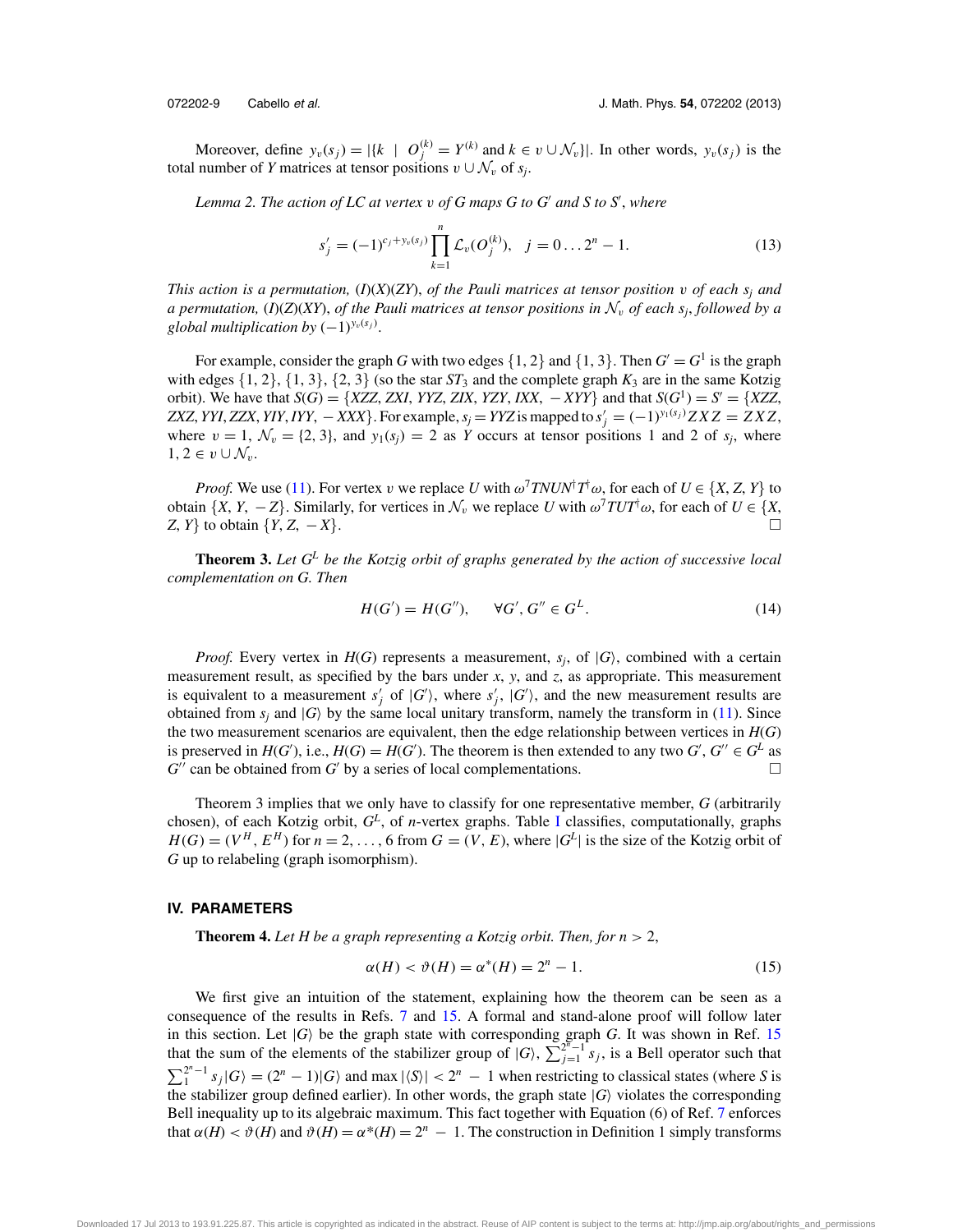the Bell operator, originally written as a sum of mean values, into a sum of probabilities of events, in order to construct the graph associated with the exclusivity structure.

The statement, therefore, combines known facts from quantum information in a novel way in order to prove a purely graph theoretical result.

The proof of Theorem 4 requires the following definition.

*Definition 5 (Canonical orthogonal representation). Let*  $H = (V, E)$  *be a graph representing* a Kotzig orbit. Let  $S_{(i,j)} = (s_{(i,j)}^{(1)}, s_{(i,j)}^{(2)}, \ldots, s_{(i,j)}^{(n)})$  be the event at vertex  $(i, j) \in V(H)$ , where  $i =$  $1... 2^{n} - 1, j = 1... 2^{w_i-1}$ , and  $s_{(i,j)}^{(k)} \in \{I, x, \underline{x}, y, \underline{y}, z, \underline{z}\},$  for each  $k = 1, 2, ..., n$ . Let  $|s_{(i,j)}^{(k)}\rangle$  be *defined as follows:*

$$
s_{(i,j)}^{(k)} \left| x \right| \leq y \quad \underline{y} \quad z \quad \underline{z} \quad I
$$
  

$$
|s_{(i,j)}^{(k)}\rangle \left| + \right| + \left| - \right| \left| y_+ \right| \left| y_- \right| \left| 0 \right\rangle \left| 1 \right\rangle \left| \psi \right\rangle.
$$
 (16)

*Here,*  $|\psi\rangle$  *is an arbitrary ray in*  $\mathbb{C}^2$  *and*  $|y_+\rangle$ ,  $|y_-\rangle$  *are the eigenvectors of the Pauli matrix Y with eigenvalues* + 1 and − 1, *respectively. The* canonical orthogonal representation *of H is the set of*  $\forall$  vectors  $\{|s_{(i,j)}\rangle := |s_{(i,j)}^{(1)}\rangle \otimes |s_{(i,j)}^{(2)}\rangle \otimes \cdots \otimes |s_{(i,j)}^{(n)}\rangle : (i,j) \in V(H)\}.$ 

For example, in  $H(P_3)$  (see Fig. [1\)](#page-7-0), the element of the canonical orthogonal representation of the vertex labeled by  $xIx$  is  $|-\rangle \otimes |\psi\rangle \otimes |-\rangle$ . Notice that if  $|\psi\rangle$  is chosen to be non-orthogonal to any of the vectors  $|+ \rangle, |-\rangle, \ldots, |1 \rangle$  then the representation is faithful.

*Proof of Theorem 4.* Let  $H = H(G)$  be a graph representing a Kotzig orbit of a graph G. The proof is structured in three parts: *(1)* we prove that  $\vartheta(H) \geq 2^n - 1$ ; *(2)* we prove that  $\alpha^*(H) \leq 2^n$  $-1$ ; *(3)* finally, we prove that  $\alpha(H) < 2^n - 1$ . The first two parts together prove that  $\vartheta(H) = \alpha^*(H)$  $= 2^n - 1$ , since  $\vartheta(G) \le \alpha^*(G)$ , for any graph *G* (see, e.g., Ref. [7\)](#page-17-0). We begin with the first part:

*(1)* It follows directly from Eq. [\(3\)](#page-3-0) that  $\sum_{i=1}^{2^n-1}$  *(G*|*s<sub>i</sub>*|*G*) = 2<sup>*n*</sup> − 1. We know that the eigenvectors with eigenvalue  $+1$  of each operator  $s_i$  are in one-to-one correspondence with the vertices of a clique in *H*:  $|s_{(i,1)}\rangle$ ,  $|s_{(i,2)}\rangle$ , ...,  $|s_{(i,2^{\omega_i-1})}\rangle$ . These are elements of the canonical orthogonal representation of *H*. From the definition of the stabilizer group, for all  $s_i \in S$  and for all eigenvectors  $|s^{(i,j)}\rangle$  (*j* = 1, 2, ...,  $2^{w_i-1}$ ) with eigenvalue − 1, we have  $\langle \underline{s}^{(i,j)} | G \rangle = 0$ , because  $| G \rangle$  is in the +1 eigenspace. Now, let  $s_i = \sum_j \lambda_{ij} |s_{(i,j)}\rangle \langle s_{(i,j)}|$  be a Hermitian eigendecomposition of  $s_i$ . Thus,

$$
2^{n} - 1 = \sum_{i=1}^{2^{n}-1} \langle G | s_{i} | G \rangle \tag{17}
$$

$$
=\sum_{i=1}^{2^n-1}\sum_j\lambda_{ij}\langle G|s_{(i,j)}\rangle\langle s_{(i,j)}|G\rangle\tag{18}
$$

$$
=\sum_{i=1}^{2^n-1}\sum_{j:\lambda_{ij}=1}\langle G|s_{(i,j)}\rangle\langle s_{(i,j)}|G\rangle\tag{19}
$$

$$
= \sum_{i=1}^{2^n - 1} \sum_{j:\lambda_{ij} = 1} |\langle G | s_{(i,j)} \rangle|^2
$$
 (20)

$$
\leq \vartheta(H),\tag{21}
$$

where the inequality in the last line follows because a canonical orthogonal representation of *H* together with the state  $|G\rangle$  represents a feasible solution for the semidefinite formulation of the Lovász number in Eq.  $(1)$  $(1)$ .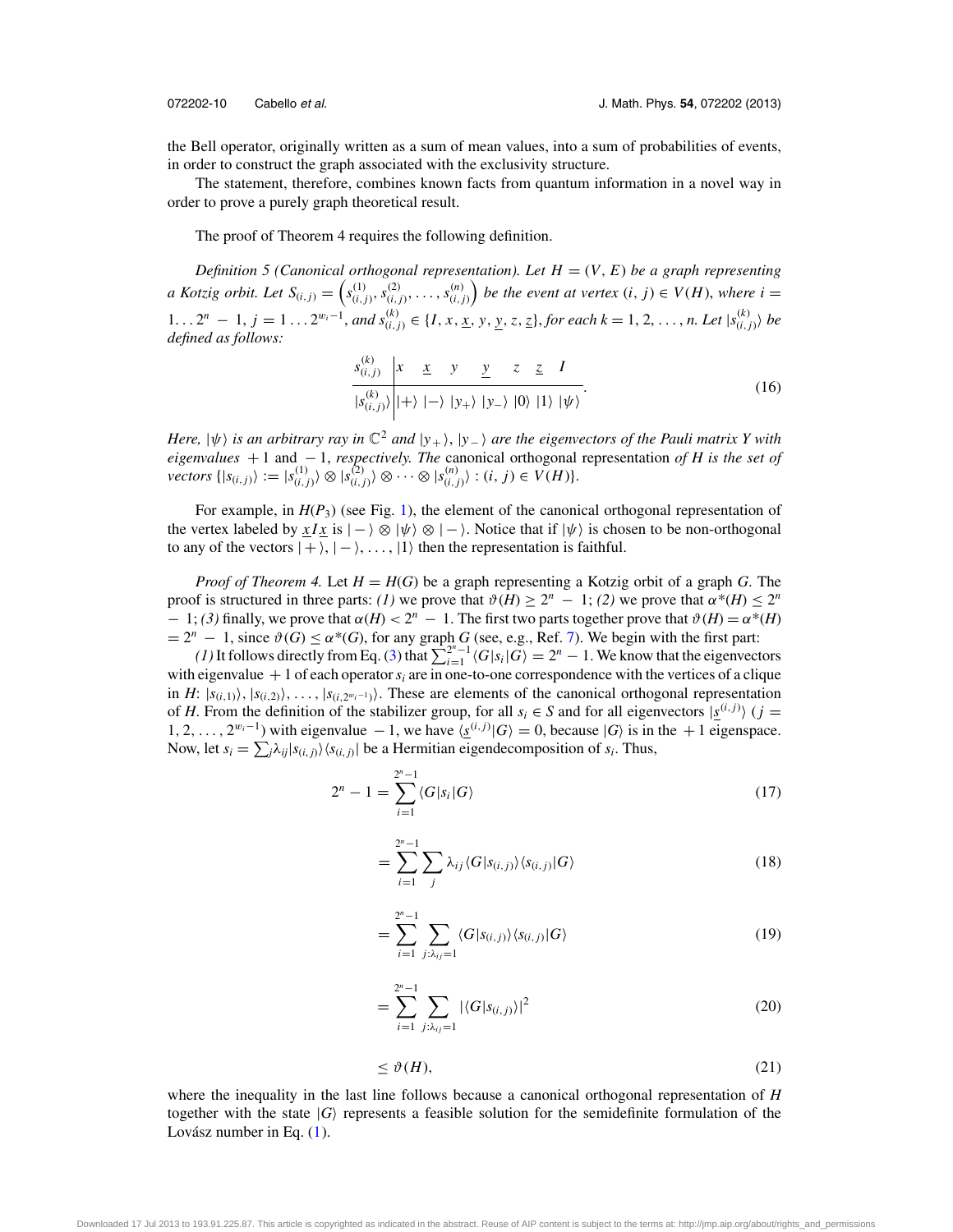*(2)* From the linear programming formulation of the fractional packing number (see Eq. [\(2\)](#page-3-0)), it is easy to see that a partition of the set of vertices into k cliques gives an upper bound to  $\alpha^*(H)$ . To see this choose one vertex, say *i*, per clique and set its weight  $w_i = 1$ . We get a partition of *H* into  $2^n - 1$  cliques if we consider the events associated with each  $s_i$ .

*(3)* We use an argument very similar to Lemma 1 and Theorem 1 of Ref. [15.](#page-17-0) If the number of vertices of *G* is two, then the result does not hold as  $\alpha(H) = 2^2 - 1$  (by direct calculation). Each connected graph with more than two vertices has a subgraph with three vertices. For each of those we can see (also by direct calculation; see Table [I\)](#page-8-0) that  $\alpha(H)$  < 7. Therefore, we just need to show that if *G'* is a subgraph of *G* with *n'* vertices and  $\alpha(H') < 2^{n'} - 1$ , where *H'* is the representative of the Kotzig orbit of *G*<sup>*,*</sup>, then  $\alpha(H) < 2^n - 1$  for  $n > 2$ . Notice that *S*<sup>*'*</sup>, the stabilizer group of *G'*, is a subset of *S*. Therefore, in the graph *H* we find cliques associated with *S* , but containing slightly different events. For each  $s_i \in S'$ , the corresponding  $s_i \in S$  has the same structure, with eventually some additional *Z* operators. Let  $\hat{H}$  be the subgraph of *H* induced by the vertices in cliques associated with the elements of  $S'$ . We need to show that if in  $H'$  there is no vertex per clique to form a maximal independent set then neither are there in  $\hat{H}$ . Therefore,  $\alpha(H) < 2^{n} - 1$ . Towards a contradiction, suppose there is an independent set *L* of  $\tilde{H}$  such that  $|L| = 2^{n'} - 1$ . We distinguish two cases:

- If the events at the vertices in  $L$  do not have any  $\zeta$  element then we can map them to an independent set in *H'* of size  $2^{n'} - 1$ , just by ignoring the additional *Z* operators. This contradicts the hypothesis that  $\alpha(H') < 2^{n'} - 1$ .
- If the events at the vertices in *L* do have *z* elements then we can find another independent set *J* with the same cardinality such that the events at its vertices do not have any *z* element. We can find *J* as follows. It is easy to check that an operator  $s_i$  has the form  $O^{(1)} \cdots Z^{(\ell)} \cdots O^{(n)}$  if and only if it has an odd number of  $X^{(k)}$  and  $Y^{(k)}$ , with  $\{\ell, k\} \in E(H)$ . Therefore, complementing  $z^{(\ell)}$  and all occurrences of  $X^{(k)}$  and  $Y^{(k)}$  in the events at the vertices of the independent set *L*, we obtain the events in *J* with the desired properties, and so we are back to the previous case.

The Bell inequalities described by the graph *H* are exactly the same as in Ref. [15,](#page-17-0) but in the form of a pseudo-telepathy game.

*Definition 6. For any graph G on n vertices, let us define an n-player game for G as follows. The* input set *for each player is*  $\{X, Y, Z, I\}$  *and the* output set *is*  $\{+1, -1\}$ *. The set of valid inputs is the set of elements of the stabilizer group of*  $|G\rangle$ . *The players win on input s<sub>i</sub> ∈ <i>S if and only if the sign of the product of their outputs equals the sign of si*.

*Corollary 7. The graph game for G is a pseudo-telepathy game.*

*Proof.* It is easy to see that if the players share the graph state  $|G\rangle$  and each player performs the measurement corresponding to her input, then they always win. On the other hand, we show that a classical strategy for the game cannot win on all inputs, because it can be used to construct an independent set of  $H = H(G)$  and *viz*.

We now consider the first direction. If there exists a strategy which answers correctly to *k* questions then there exists an independent set with *k* elements. A classical strategy is *w.l.o.g.* a set of functions for each player from the input set to the output set. Therefore, for all the winning inputs  $s_i$ , there will be a single output  $(a_1, \ldots, a_n)$ , corresponding to a vertex of *H*. It is easy to verify that there cannot be an edge between any pair of these vertices. Since the strategy wins on *k* input pairs, the independent set has *k* elements.

For the other direction, we show that if there exists an independent set *L* of *H* having size *k*, then there exists a strategy for the game on *G* that answers correctly to at least *k* of the  $2^n - 1$ questions. By the structure of  $H$ , the independent set  $L$  cannot contain vertices  $i, j$  such that, for the same input  $x, a_\ell^{(i)} \neq a_\ell^{(j)}$  for some  $\ell \in \{1, ..., n\}$ . Hence, we have the following strategy: on input *x*, each player outputs the unique *a* determined by the vertices in the independent set. The size *k* of the independent set implies that the players answer correctly to at least  $k$  input pairs.  $\Box$ 

 $\Box$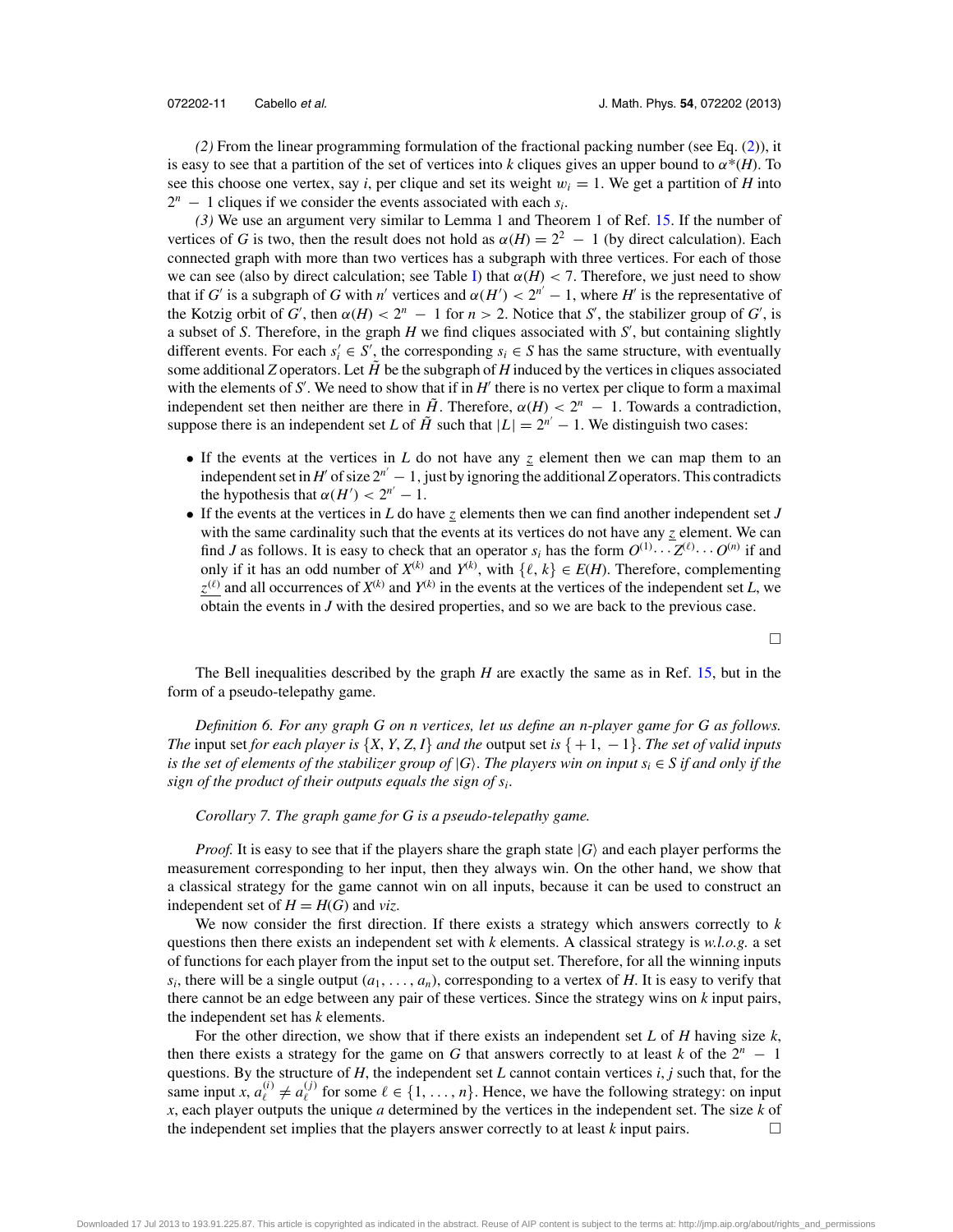<span id="page-12-0"></span>

#### **V. EXAMPLES**

*Proposition 8. Let Kn be the complete graph on n vertices. Then,*

$$
\alpha(H(K_n)) = \begin{cases} 2^{\frac{n-3}{2}} + 3 \cdot 2^{n-2} - 1, & \text{for } n \text{ odd} \\ 2^{\frac{n}{2}-1} - 2^{n-2} + 2^n - 1, & \text{for } n \text{ even} \end{cases}
$$
(22)

*Proof.* As said before, *H*(*G*) can be associated with the Bell inequality in which the Bell operator is the sum of all stabilizer operators of  $|G\rangle$ .<sup>[15](#page-17-0)</sup> The first observation is that the graph state associated with  $G = K_n$  is the *n*-qubit Greenberger-Horne-Zeilinger (GHZ) state.<sup>[16](#page-17-0)</sup> The second observation is that, in that case, the Bell inequality corresponding to *H*(*G*) is the sum of a well-known Bell inequality maximally violated by the *n*-qubit GHZ state<sup>22</sup> plus a trivial Bell inequality not violated by quantum mechanics.<sup>[5](#page-17-0)</sup> For example, for  $n = 3$ , the Bell inequality corresponding to  $H(K_3)$  is  $\beta_3$  $= \mu_3 + \tau_3 \leq 2 + 3$ , where

$$
\mu_3 = \langle XZZ \rangle + \langle ZXZ \rangle + \langle ZZX \rangle - \langle XXX \rangle, \tag{23a}
$$

$$
\tau_3 = \langle YYI \rangle + \langle YIY \rangle + \langle IYY \rangle; \tag{23b}
$$

recall that *XZZ* denotes the mean value of the product of the outcomes of the measurement of *X* on qubit 1, *Z* on qubit 2, and *Z* on qubit 3. The inequality  $\mu_3 \leq 2$  is the well-known Bell inequality introduced in Ref. [22,](#page-17-0) while  $\tau_3 \leq 3$  is a trivial inequality not violated by quantum mechanics.<sup>5, [15](#page-17-0)</sup> The sum  $\beta_3$  has seven terms, with four terms generating cliques of size  $2^3 - 1$  and the other three terms generating cliques of size  $2^2 - 1$ . Then, we can see that  $\alpha(H(K_3))$  is equal to the maximum number of quantum predictions that a deterministic local theory can simultaneously satisfy. By quantum predictions we mean  $XZZ = 1$ ,  $ZXZ = 1$ ,  $ZZX = 1$ ,  $XXX = -1$ ,  $IYY = 1$ ,  $YIY = 1$ , and *IYY* = 1. In this case, the maximum number of quantum predictions that a deterministic local theory can simultaneously satisfy is 6: 3 out of  $XZZ = 1$ ,  $ZXZ = 1$ ,  $ZXX = -1$ , plus the other 3 (*IYY* = 1, *YIY* = 1, and *IYY* = 1). Equivalently,  $\alpha(H(K_3))$  is the maximum quantum violation, denoted by  $\beta_{OM}$ , minus the minimum number of quantum predictions which *cannot* be satisfied by a deterministic local theory. Since the minimum number of quantum predictions which cannot be satisfied by a deterministic local hidden variable theory is  $\beta_{OM}$  minus the maximum value of the Bell operator for a deterministic local theory, denoted by  $\beta_{LHV}$ , and all of them divided by 2, then

$$
\alpha(H(K_n)) = \frac{\beta_{\text{QM}}(n) + \beta_{\text{LHV}}(n)}{2}.
$$
\n(24)

This expression is very useful since, for the Bell inequalities for the *n*-qubit GHZ states,<sup>[15](#page-17-0)</sup>

$$
\beta_{\text{QM}}(n) = \mu_{\text{QM}}(n) + \tau_{\text{QM}}(n),\tag{25}
$$

$$
\beta_{\text{LHV}}(n) = \mu_{\text{LHV}}(n) + \tau_{\text{LHV}}(n).
$$

The interesting point is that the values of  $\mu_{QM}(n)$  and  $\mu_{LHV}(n)$  are well-known,<sup>[22](#page-17-0)</sup> and

$$
\tau_{QM}(n) = \tau_{LHV}(n) = \beta_{QM}(n) - \mu_{QM}(n). \tag{26}
$$

(Recall that  $\beta_{QM}(n) = 2^n - 1$ .) For *n* odd,  $\mu_{QM}(n) = 2^{n-1}$  and  $\mu_{LHV}(n) = 2^{(n-1)/2}$ ; for *n* even,  $\mu_{\text{QM}}(n) = 2^{n-1}$  and  $\mu_{\text{LHV}}(n) = 2^{n/2}$ . Inserting these numbers into Eq. (25) and then into Eq. (24), we obtain the statement.  $\Box$ 

#### **VI. ZERO-ERROR CAPACITY**

In this section, we show that for every graph  $G$  on  $n$  vertices the graph  $H(G)$  has zero-error entanglement-assisted capacity  $2^n - 1$ . Theorem 4 states that  $\alpha(H(G)) < 2^n - 1$ . The result gives a separation between  $c_0^*(H(G))$  and  $c_0(H(G))$ . It is known that for all graphs, the Lovász number upper bounds the entanglement-assisted Shannon capacity[.12](#page-17-0) Therefore, *c*<sup>∗</sup> <sup>0</sup>(*H*(*G*)) saturates its upper bound.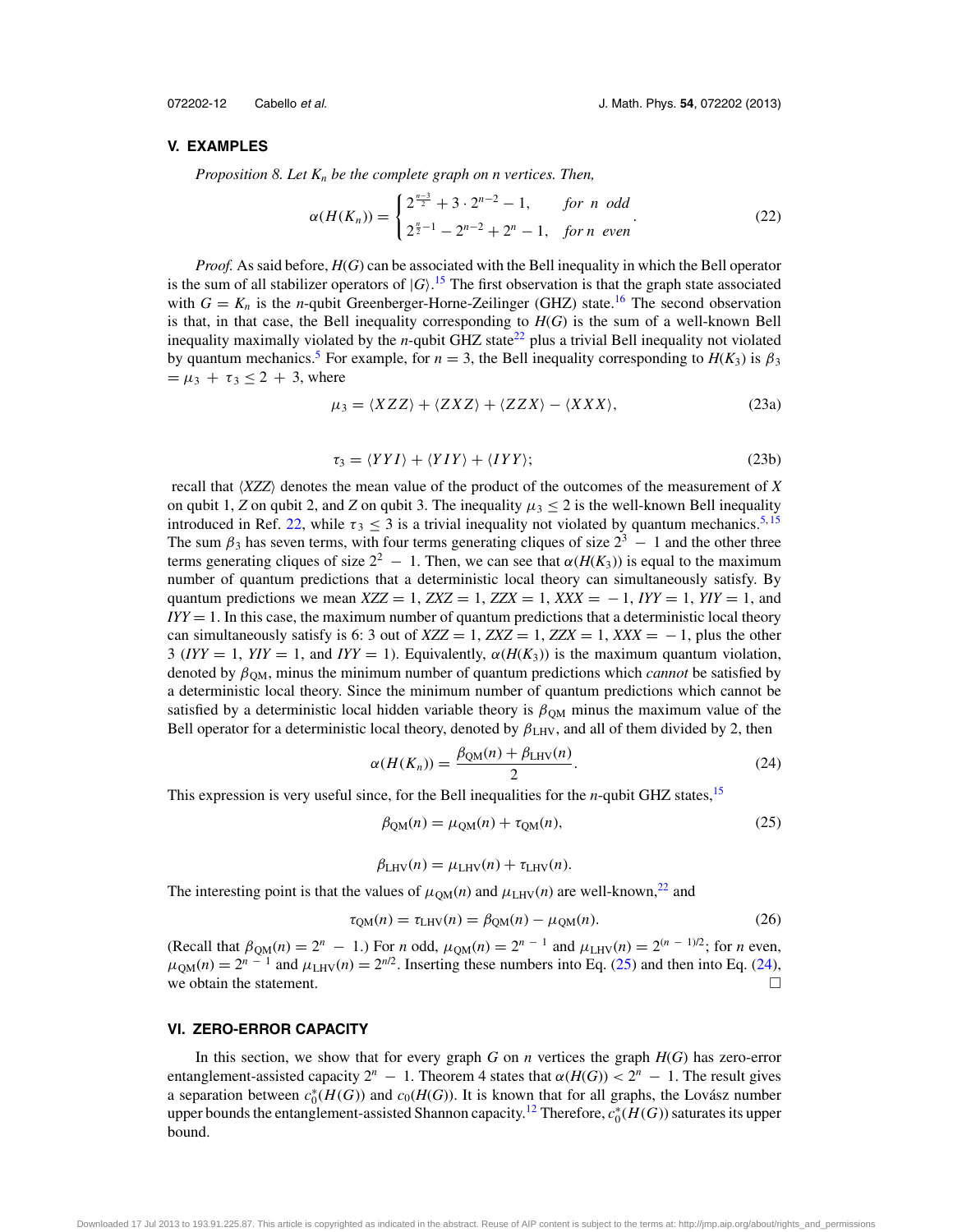There are few (and very recently discovered) classes of graphs for which this separation is known. For example, one is based on the Kochen-Specker theorem<sup>[9](#page-17-0)</sup> and other ones are based on variations of orthogonality graphs. $4,21$  $4,21$  Here, we present a new family of graphs and a construction method, which can also be interpreted as a graph theoretic technique of independent interest. The most important point is that every graph gives rise to a member of the family through our construction. This property opens directions for future studies, for example, identifying subclasses or hierarchies where the separation is large or is easy to quantify.

**Theorem 9.** *Let H be a graph from a Kotzig orbit. Then*  $c_0^*(H) = 2^n - 1$ .

*Proof.* From Theorem 4 and Corollary 14 of Ref. [12,](#page-17-0) we obtain the upper bound

$$
c_0^*(H(G)) \le \vartheta(H(G)) = 2^n - 1.
$$

We need to show a matching lower bound on  $c_0^*(H(G))$ . We do this by exhibiting a strategy for entangled parties to send one out of the  $2<sup>n</sup> − 1$  messages in the zero-error setting through a channel with confusability graph *H*. The strategy is as follows. Alice and Bob share a maximally entangled state of local dimension  $2^n(n-1)$ . Observe that *H* can be partitioned into  $2^n - 1$  cliques, one for each element of the stabilizer group. The clique corresponding to  $s_i \in S$  consists of the vertices associated with the mutually exclusive events in the set  $S_i$ ; we denote by  $S_i$  the set of events related to  $s_i$  as in Sec. [III.](#page-6-0) For each  $i \in \{1, 2, ..., 2^n - 1\}$ , Alice performs a projective measurement on her part of the shared state. The outcomes of the measurement are the elements of  $S_i$ . Since the parties share a maximally entangled state, Alice's strategy has to satisfy two properties to be correct:

- 1. For each  $i \in \{1, 2, \ldots, 2^n 1\}$ , the projectors associated with elements of  $S_i$  form a projective measurement (because Alice needs to perform a projective measurement for each message *i* to be sent).
- 2. For each edge  $\{u, v\} \in E(H(G))$ , projectors associated with *u* and *v* must be orthogonal (to satisfy the zero-error constraint).

The next step is to exhibit projectors in Alice's strategy and show that both properties are satisfied. In what follows we use the notation in Definition 5.

We begin by examining the case where  $s_i$  does not contain any identity operator. In this case, each projective measurement will consist of projectors of rank 1 acting on  $\mathbb{C}^{2^{n}(n-1)}$ . Order the elements of  $S_i$  arbitrarily. Let  $s_i$  be of the form  $O^{(1)} \cdots O^{(n)}$ , where  $O^{(k)} \in \{X, Y, Z\}$ . Define for each  $s_{(i,j)}^{(k)}$  the *occurrence number*  $v(i, j, k)$  based on a chosen ordering: if the same eigenvector of  $O^{(k)}$  occurs in  $s_{(i,j)}^{(k)}$  for the  $\ell$ th time in the chosen ordering then  $v(i, j, k) = \ell$ . Construct projectors starting from the canonical orthogonal representation and an ancillary space of dimension  $n - 1$ . For  $s_{(i,j)}^{(k)}$ , let

$$
P_{(i,j)} = \bigotimes_{k=1}^{n} |s_{(i,j)}^{(k)}\rangle \langle s_{(i,j)}^{(k)}| \otimes |\nu(i,j,k)\rangle \langle \nu(i,j,k)|. \tag{27}
$$

We show that Property 1 is satisfied. These projectors are mutually orthogonal for all vertices (*i*, *j*). We need to prove that their sum is the identity. From the structure of the events in  $S_i$  we observe that, for each  $O_k$ , the eigenvectors with eigenvalue  $+1$  (and  $-1$ ) occur in half of the elements of  $S_i$ . Therefore, in the construction of the projectors, a pair of  $\pm 1$  eigenvectors for each  $O_k$  is summed for each ancillary subspace. The sum of each subspace is the identity. Hence, the total sum is the identity for the whole space. We now show that Property 2 is also satisfied. If two projectors are in the same clique, orthogonality follows from the discussion above. Consider now two projectors of adjacent vertices from two different cliques that project to the same ancillary subspace. Since we started from an orthogonal representation, those projectors are orthogonal.

Now, consider the more general case where  $s_i$  can contain identity operators. Let  $s_i$  be of the form  $O^{(1)} \cdots O^{(n)}$ , where  $O^{(k)} \in \{I, X, Y, Z\}$ . We assume that  $s_i$  has weight w. First consider the case where the first w operators are different from identity,  $O^{(1)}$ ,  $O^{(2)}$ , ...,  $O^{(w)} \neq I$ . To construct the projective measurement for  $S_i$ , we initially construct the projectors for the first  $w$  operators as in the previous case. We obtain rank-1 projectors acting on  $\mathbb{C}^{2^w(w-1)}$ . Choose a basis for  $\mathbb{C}^{2^n(n-1)-2^w(w-1)}$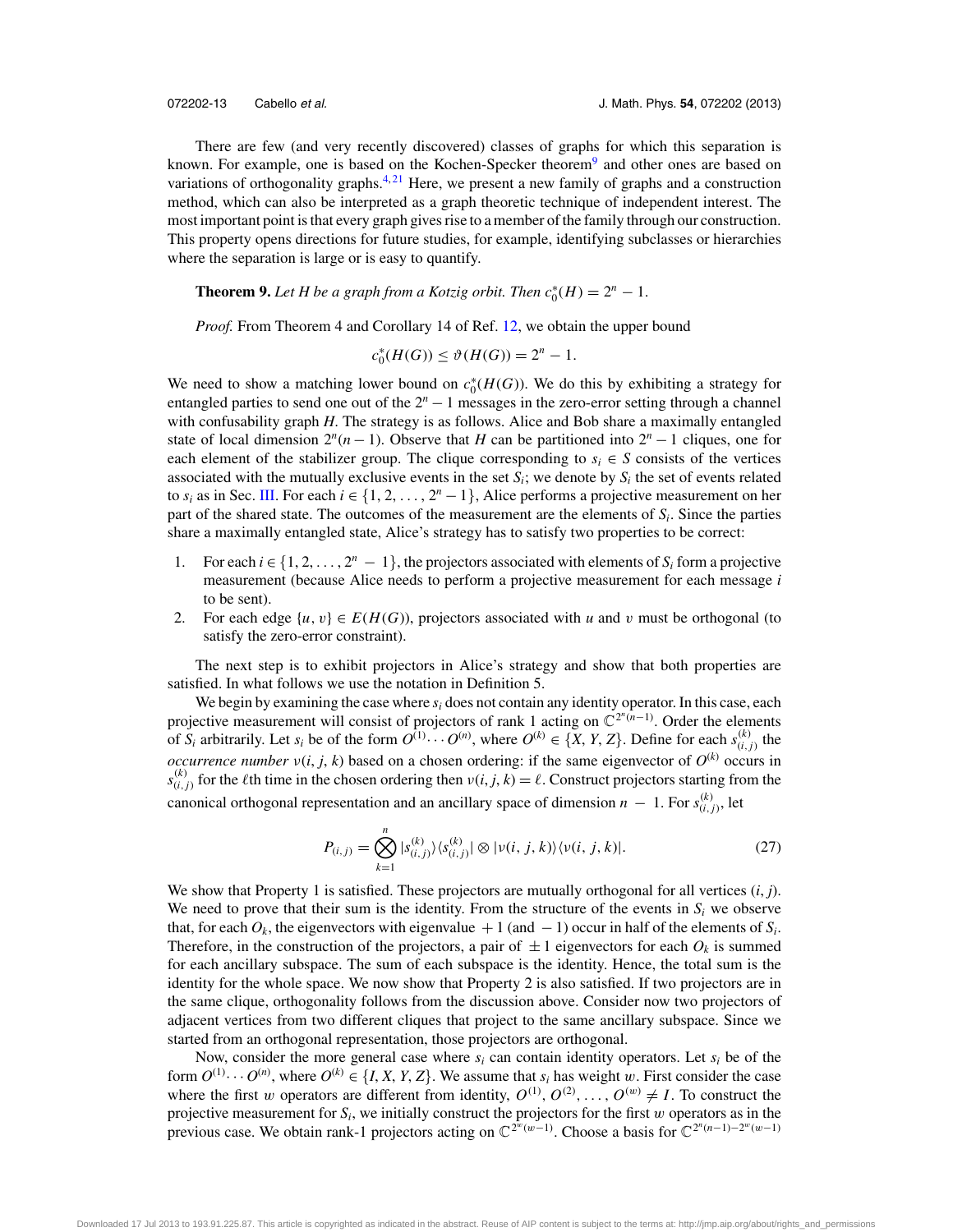<span id="page-14-0"></span>

and let the projectors be

$$
Q_{(i,j)} = \sum_{\ell=1}^{2^n (n-1) - 2^w (w-1)} P_{(i,j)} \otimes |\ell\rangle\langle\ell|.
$$
 (28)

This ensures that the dimensions match and that Properties 1 and 2 hold. To finish the proof, we need to prove the general case where identity operators are in arbitrary positions and not all at the end. In this case, split the construction into subspaces so that each subspace has all the identities at the end. Obtain the projectors for the subspaces as described above and then obtain the final projectors by making tensor products of the projectors for the subspaces. -

We immediately have the following corollary from Theorems 4 and 9 and the Lovász number upper bound on  $\Theta^*$ .

*Corollary 10. Let H be a graph from a Kotzig orbit. Then,*  $c_0(H) < c_0^*(H) = \Theta^*(H)$ .

#### **VII. CLASSIFICATION**

Let  $\lambda_H$  be the number of connected components of *H*—we follow  $\lambda_H$  by the number of vertices in each connected component, e.g.,  $\lambda_H = 2[6, 16]$  means that there are two connected components, one with 6 vertices and one with 16 vertices. The degree sequence of  $H$ ,  $D_H$ , is written as  $a$ ,  $b/c$ ,  $d/e$ , *f*/. . . , meaning that there are *b* vertices of degree *a*, *d* vertices of degree *c*, *f* vertices of degree *e*, etc.

For each Kotzig orbit, we wish to compute the independence number,  $\alpha(H)$ . This is also given in Table [I.](#page-8-0) Each stabilizing operator of *S* is multiplied by a global coefficient  $+1$  or  $-1$ . For instance, for the operators of  $H(P_3)$  (see Fig. [1](#page-7-0) and associated discussion), there are six " $+1$ " coefficients and one " − 1" coefficient. If one selects one vertex from each of the 6 cliques in *H* generated by the 6 operators of this example which have a " $+1$ " coefficient, then one can be sure that they are mutually unconnected in *H*. (More specifically, one can select for each operator the event where all the measurements gave outcome  $+1$ . This event is always present if the operator has coefficient  $+ 1$ .) So  $\alpha(H) \ge 6$ , i.e., the number of " $+ 1$ " coefficients in *S* for a given *G* yields a lower bound on  $\alpha(H)$ , for each *G*. This idea leads to the following lemma. Let  $\beta(G)$  be the number of operators in *S* with a " $-1$ " coefficient where, in general,  $\beta(G)$  is not an invariant of the Kotzig orbit of *G*. Let  $\beta_{\min}(G^L) = \min\{\beta(G), G \in G^L\}$  and  $\beta_{\max}(G^L) = \max\{\beta(G), G \in G^L\}$ , where  $G^L$  is the set of graphs in the Kotzig orbit of *G*.

*Lemma 11. Given a graph G, we have*

$$
\alpha(H) \ge 2^n - 1 - \beta_{\min}(G^L) \ge 2^n - 1 - \beta(G). \tag{29}
$$

Table [I](#page-8-0) lists both the computed independence number,  $\alpha(H)$ , for each *H*, and the range of lower bounds,  $β_{min}(G^L) - β_{max}(G^L)$ , on  $α(H)$ . One observes that the lower bound is often tight but not always. For example, for the graph  $G = 15, 25, 34, 45$ , computations show that  $\beta_{\min}(G^L) = 6$  and  $\beta_{\text{max}}(G^L) = 12$ . So  $\alpha(H) \ge 2^5 - 1 - 6 = 25$ . In this case, the bound is tight as  $\alpha(H)$  is computed to be 25.

The *symmetrical form* of  $K_n$  makes it relatively easy to prove that, for  $n > 2$ ,  $H(ST_n) = H(K_n)$ is comprised of two disjoint subgraphs, and the results of Sec. [V](#page-12-0) allow us to identify these two disjoint subgraphs, i.e.,  $H(K_n) = H(\mu_n) + H(\tau_n)$ , where  $H(\mu_n)$  has  $2^{2n-2}$  vertices and  $H(\tau_n)$  has  $\sum_{i=1}^{\lfloor \frac{n}{2} \rfloor} 2^{2i-1} \binom{n}{2i}$  vertices (see the equations in [\(24\)](#page-12-0) for the case of *n* = 3). It is likewise easy to show that  $\beta(K_n) = \sum_{i=1}^{\lfloor \frac{n+1}{4} \rfloor} {n \choose 4k-1}$ , and therefore we know that  $\alpha(H(K_n)) \geq 2^n - 1 - \sum_{i=1}^{\lfloor \frac{n+1}{4} \rfloor} {n \choose 4k-1}$ . The evaluation of  $\beta(G)$  can be translated to the following problem.

*Lemma 12. Define the Boolean function,*  $f_G(z_1, z_2, ..., z_n) : \mathbb{F}_2^n \to \mathbb{F}_2$  such that

$$
f_G(z_1, z_2, \dots, z_n) = \sum_{\{i,j\}, \{j,k\} \in E(G), i < j < k} z_i z_j z_k. \tag{30}
$$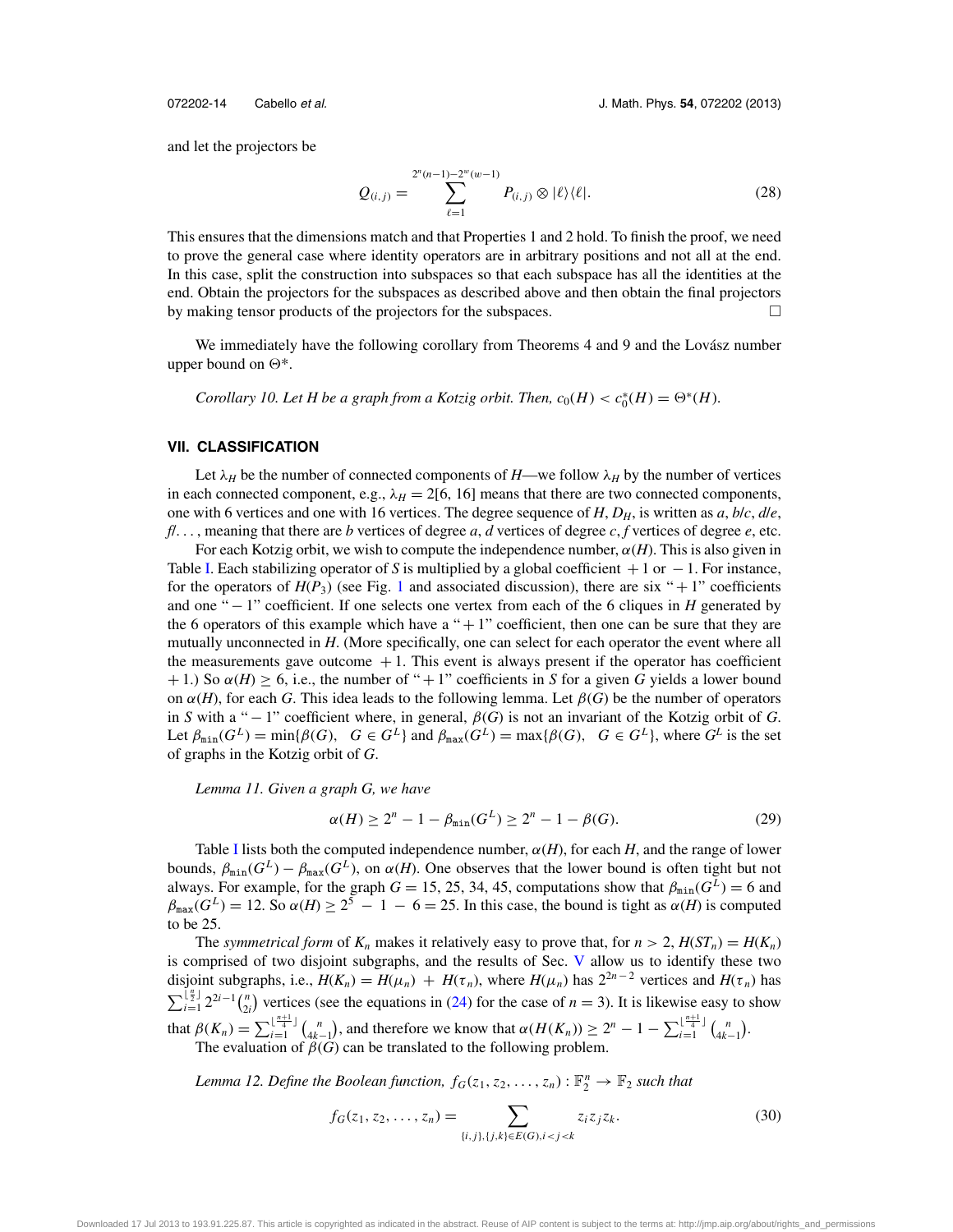Let  $wt(f)$  be the weight of f, defined to be the number of ones in its truth-table). Then,

$$
\beta(G) = \text{wt}(f_G). \tag{31}
$$

*Proof (Sketch)*. Consider the subgraph of *G* at vertices *i*, *j*, *k*, where we assume  $\{i, j\}$ ,  $\{j, k\}$ *E*(*G*). One can confirm that  $s = g_i g_j g_k$  is an operator with a global coefficient of − 1 and we can represent this in  $f_G$  by the cubic term  $z_i z_i z_k$ . Moreover, this must be true for each such pair of edges in *G*. Likewise consider the five vertices *i*, *j*, *k*, *l*, *m* in *G* where we assume that  $\{i, j\}$ ,  $\{j, k\}$ ,  $\{k, l\}$ ,  $\{l, l\}$  $m$ } ∈ *E*(*G*). One can confirm that  $s = g_i g_j g_k g_l g_m$  is an operator with a global coefficient of  $-1$ , and the operators  $s' = g_i g_j g_k$ ,  $s'' = g_j g_k g_l$ , and  $s'' = g_k g_l g_m$  also have global coefficients equal to  $-1$ . We represent this situation in *f<sub>G</sub>* by the sum of the cubic terms  $z_iz_jz_k + z_jz_kz_l + z_kz_lz_m$ . The lemma follows from an elaboration of this argument. Specifically, the global coefficient of  $s = \prod_{j=1}^n g_j^{z_j}$  is  $(-1)^{f_G(z_1,z_2,...,z_n)}$ . . The contract of the contract of the contract of the contract of  $\Box$ 

Lemma 12 allows us to obtain an equation for  $\beta(C_n)$ . We evaluate  $\beta(C_n)$  by computer for  $n = 3, 4, 5, 6, 7, 8, \ldots$  to be 1, 4, 6, 18, 36, 80,  $\ldots$ , respectively, and use Ref. [26](#page-17-0) to find the sequence A051253 and Ref. [10](#page-17-0) where a recurrence formula is provided for  $\beta(C_n) = \text{wt}(f_G)$  $wt(z_1z_2z_3 + z_2z_3z_4 + \cdots + z_{n-2}z_{n-1}z_n + z_{n-1}z_nz_1 + z_nz_1z_2)$ , namely,

$$
\beta(C_{n+3}) = 2(\beta(C_{n+1}) + \beta(C_n) + 2^{n-1}).
$$
\n(32)

We also offer the following conjecture, based on the results of Table [I.](#page-8-0)

*Conjecture 13. The graph H*(*G*) *is always connected except when G is in the Kotzig orbit of the star graph,*  $ST_n$ *, in which case*  $H(G)$  *<i>splits into 3 disjoint components for n* = 2, *and* 2 *disjoint components for*  $n > 2$ *.* 

The conjecture is verified, computationally, for  $n = 2, 3, 4, 5$ . A potential way to prove it is to try to construct two connected components by adding codewords and show that this forces one to be in the  $ST_n$  orbit.

By using code-theoretic techniques, we can lower and upper bound the size of cliques in *H*(*G*). Remember that *S* is the stabilizer group generated by *G*, comprising  $2^n - 1$  operators, *s<sub>i</sub>*, and that  $w_j = w(s_j)$  is the *weight* of operator  $s_j$ . Let  $w_{\text{max}}(S) = \max_{s_j \in S}(w(s_j))$  and  $w_{\text{min}}(S) =$  $\min_{s_j \in S}(w(s_j))$ . We have that  $w_{\text{max}}(S) = n$ , for any *S*, because, for any graph *G*,  $\prod_{i=0}^{n-1} g_i$  is always an operator of weight *n*. It is also well-known that the stabilizer group for a graph state characterizes a self-dual additive code over  $\mathbb{F}_4$  of length *n* whose minimum distance,  $d_H$ , is given by  $w_{\text{min}}(S)$ .<sup>[11](#page-17-0)</sup> So, in subsequent discussions, we refer to  $w_{\text{min}}(S)$  and  $w_{\text{max}}(S)$  by  $d_H$  and *n*, respectively. Let  $C(H)$  be the set of maximal cliques in *H*, where each  $c \in C(H)$  is a subset of  $V(H)$ , the set of vertices of *H*, over which there is a clique in *H*. Let  $\tilde{\omega}(H)$  and  $\omega(H)$  be the minimum and maximum size of a maximal clique, respectively, in graph *H*. So  $\tilde{\omega}(H) = \min\{|c| : c \in C(H)\}\$  and  $\omega(H) = \max\{|c| : c \in C(H)\}\$ . Recall that  $\omega(H)$  denotes the clique number of *H*.

**Theorem 14.** *For H*(*G*), *the graph generated from the stabilizer set S*,

$$
\tilde{\omega}(H) \le |c| \le \omega(H), \qquad \forall c \in \mathcal{C}(H),
$$
  
where  $\tilde{\omega}(H) = 2^{d_H - 1}, \omega(H) = 2^{n-1},$  (33)

*and both upper and lower bounds are tight.*

*Proof.* Consider an arbitrary set of two operators,  $R = \{IXZYZ, -YXZY\}$ . Then both operators have *XZY* at their second, third, and fourth tensor positions. We say that the two operators have a set overlap of *XZY* and this overlap is of size  $\mu_R = 3$ . Let  $R \subset S$  and consider an arbitrary splitting of the assignments to *XZY* of *xzy*, *xzy*, *xzy*, *xzy*, *xzy* for operator *IXZYZ* and *xzy*, *xzy* for operator − *YXZYY*. Then  $H(G)$  contains a size-11 clique over the vertices  $Ixzyz$ ,  $Ixzyz$ ,  $Ixzyz$ ,  $Ixzyz$ ,  $Ixzyz$  and  $yxzyy$ ,  $yxzyy$ ,  $yxzyy$ ,  $yxzyy$ ,  $yxzyy$ ,  $yxzyy$ . It is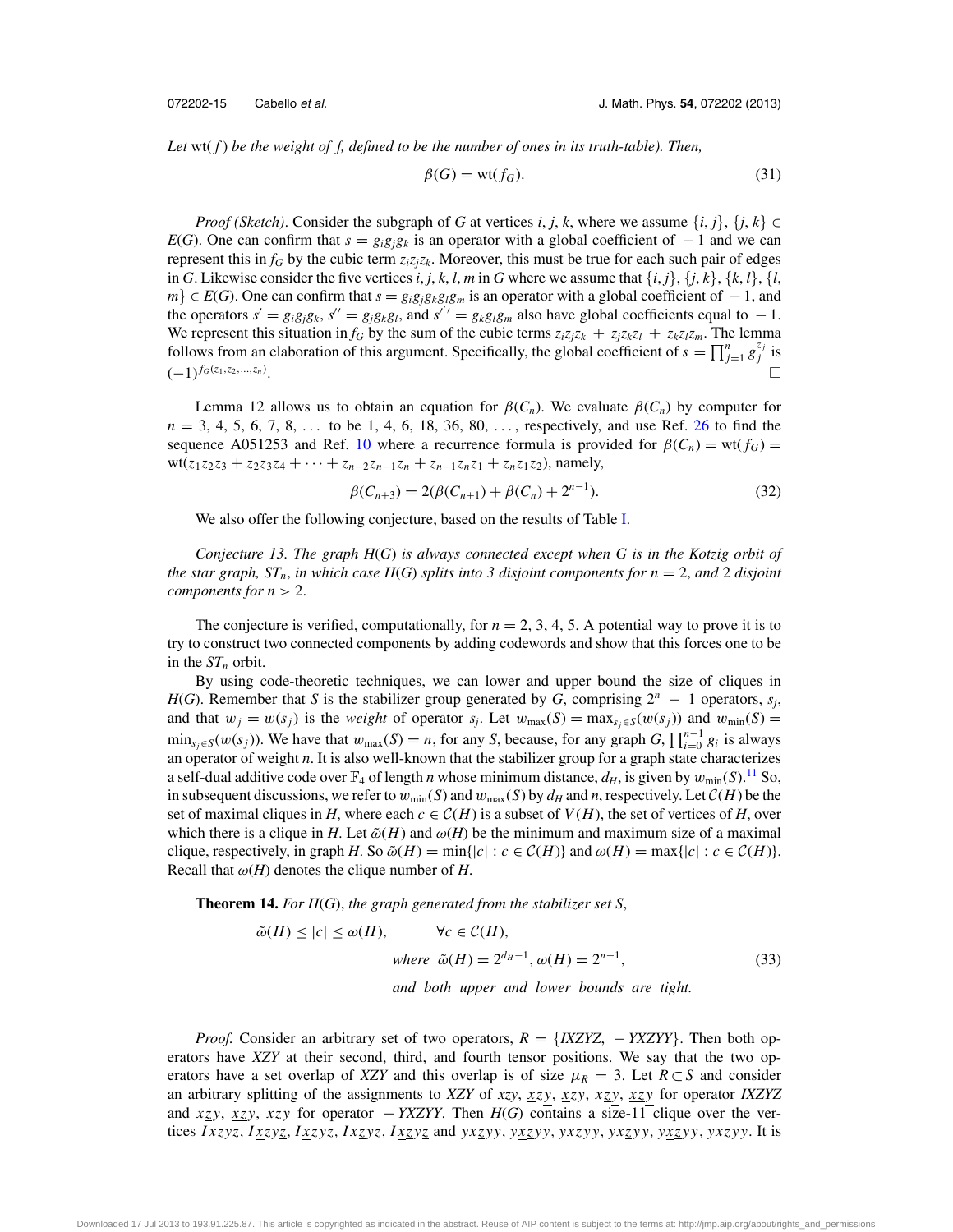straightforward to verify that this clique cannot be extended by adding another vertex from the subset of vertices in *H* originating from the operators in *R*. More generally, any splitting of the  $2<sup>3</sup>$  assignments to *XZY* is possible, each giving a different clique. For our example, the operator *IXZYZ* contributes  $5 \cdot 2^{w(IXZYZ) - \mu_R - 1}$  vertices to the clique and operator  $-YXZYY$  contributes  $3 \cdot 2^{w(-YXZYY) - \mu_R - 1}$ vertices to the clique. So this clique is of size  $2^{-\mu_R-1}(5.2^{w(IXZYZ)} + 3 \cdot 2^{w(-YXZYY)}) = 11$ . It is a maximal clique if and only if there is no  $R' \subset S$  such that  $R \subset R'$  and  $\mu_{R'} = \mu_R$ .

If, instead,  $R = \{IXZYZ, -YXZYY, XXXZY\}$ , then the set overlap is reduced to *XZ* and of size  $\mu_R$  $= 2$ . As an example, consider just the partition where *xz* is assigned to operator *IXZYZ*, *xz*, *xz* to operator − *YXZYY*, and *xz* to operator *XXZXI*. Then this assignment identifies the vertices *I xzyz*, *I xzyz*, and  $yxzyy$ ,  $yxzyy$ ,  $yxzyy$ ,  $yxzyy$ ,  $yxzyy$ ,  $yxzyy$ ,  $yxzyy$ ,  $yxzyy$ ,  $yxzyy$ , and  $xxzxI$ ,  $xxzxI$ . The operator *IXZYZ* contributes  $1 \cdot 2^{\overline{w}(IXZYZ) - \mu_R - 1}$  vertices to the clique, operator  $-YXZYY$  contributes 2 · 2w(−*YXZYY* )−μ*R*−<sup>1</sup> vertices to the clique, and operator *XXZXI* contributes 1 · 2w(*XXZXI*)−μ*R*−<sup>1</sup> vertices to the clique. So this clique is of size  $2^{-\mu_R-1}(1 \cdot 2^{w(IXZYZ)} + 2 \cdot 2^{w(-YXZYY)} + 1 \cdot 2^{w(XXZXI)}) =$ 12. It is a maximal clique if and only if there is no  $R' \subset S$  such that  $R \subset R'$  and  $\mu_{R'} = \mu_R$ .

Therefore, a strategy to find all maximal cliques in  $H(G)$  is to find all subsets  $R \subset S$  where  $\mu_R$  $> 0$ , and such that there is no  $R' \subset S$  where  $R \subset R'$  and  $\mu_{R'} = \mu_R$ . Then for each of these subsets, R, and for each  $|R|$ -wise ordered partition,  $p = \{a_{s_j} \mid s_j \in R\}$  of  $2^{\mu_R}$ , where  $\sum_{s_j \in R} a_{s_j} = 2^{\mu_R}$ , and for each assignment of the integers in set  $\{0, 1, \ldots, 2^{\mu_R} - 1\}$  according to partition *p*, there is associated a maximal clique,  $K_{R, p}$ , of size

$$
|K_{R,p}| = 2^{-\mu_R - 1} \sum_{s_j \in R} a_{s_j} 2^{w(s_j)}.
$$
 (34)

Let  $w^-(s_i) = \min\{w(s_i) \mid s_i \in R\}$ . Then, for the specific  $s_i \in R$  where  $w(s_i) = w^-(s_i)$  we can minimise the clique size by assigning  $a_j = 2^{\mu_R}$ . So a special case of the above equation identifies a maximal clique of minimum size  $2^{w^-(s_j)-1}$ . Similarly, let  $w^+(s_j) = \max\{w(s_j) \mid s_j \in R\}$ . Then, for the specific  $s_j \in R$  where  $w(s_j) = w^+(s_j)$  we can maximise the clique size by assigning  $a_j = 2^{\mu_R}$ . A special case of the above equation identifies a maximal clique of maximum size  $2^{w^+(s_j)-1}$ . We arrive at both  $\tilde{\omega}(H) = 2^{d_H-1}$  and  $\omega(H) = 2^{n-1}$  by observing that all members of *S* occur in at least one *R* identified.  $\Box$ 

In a step towards enumerating the maximal cliques of *H*(*G*), we first enumerate the number of maximal cliques of size given by (34), as generated by a fixed *R* and |*R*|-wise ordered partition, *p*. Let  $R_k \subset R$  satisfy  $R_k = \{s_j \in R \mid j < k\}$ , and let  $b_k = \sum_{s_j \in R_k} a_j$ .

*Lemma 15. For fixed R and p, the graph H(G) contains*  $#K_{R,p}$  *maximal cliques of size*  $|K_{R,p}|$ , *where*

$$
\#K_{R,p} = \prod_{s_j \in R} \binom{2^{\mu_R - b_j}}{a_j}.
$$
 (35)

*Proof.* The lemma follows immediately by counting the number of ways that one can assign to the integers an |*R*|-way partition of  $2^{\mu_R}$ . For instance, for  $\mu_R = 2$  and partition {1, 2, 1}, one can assign the integers as  $\{\{0\}, \{1, 2\}, \{3\}\}, \{\{0\}, \{1, 3\}, \{2\}\}, \{\{0\}, \{2, 3\}, \{1\}\}, \{\{1\}, \{0, 2\}, \{3\}\},$  $\{\{1\}, \{0, 3\}, \{2\}\}, \{\{1\}, \{2, 3\}, \{0\}\}, \{\{2\}, \{0, 1\}, \{3\}\}, \{\{2\}, \{0, 3\}, \{1\}\}, \{\{2\}, \{1, 3\}, \{0\}\},$  $\{\{3\}, \{0, 1\}, \{2\}\}, \{\{3\}, \{0, 2\}, \{1\}\}, \{\{3\}, \{1, 2\}, \{0\}\}$ —in total  $\binom{2^2}{1} \times \binom{2^2-1}{1} \times \binom{2^2-3}{1}$  =  $4 \times 3 \times 1 = 12$  ways.

Although, in Theorem 14, we have obtained tight lower and upper bounds for the size of the maximal cliques of  $H(G)$  in the general case, in terms of  $d<sub>H</sub>$ , and *n*, respectively, it remains open to obtain tight lower and upper bounds for the size of the maximal independent sets of *H*(*G*) in the general case. However we have obtained a lower bound,  $\beta(G)$ , on  $\alpha(H(G))$ , this bound is not tight in general. It also remains open to provide equations for  $|V^H|$  in the general case. Given that this paper highlights the gap between  $\alpha(H(G))$  and  $2^n - 1$ , it is particularly desirable to develop equations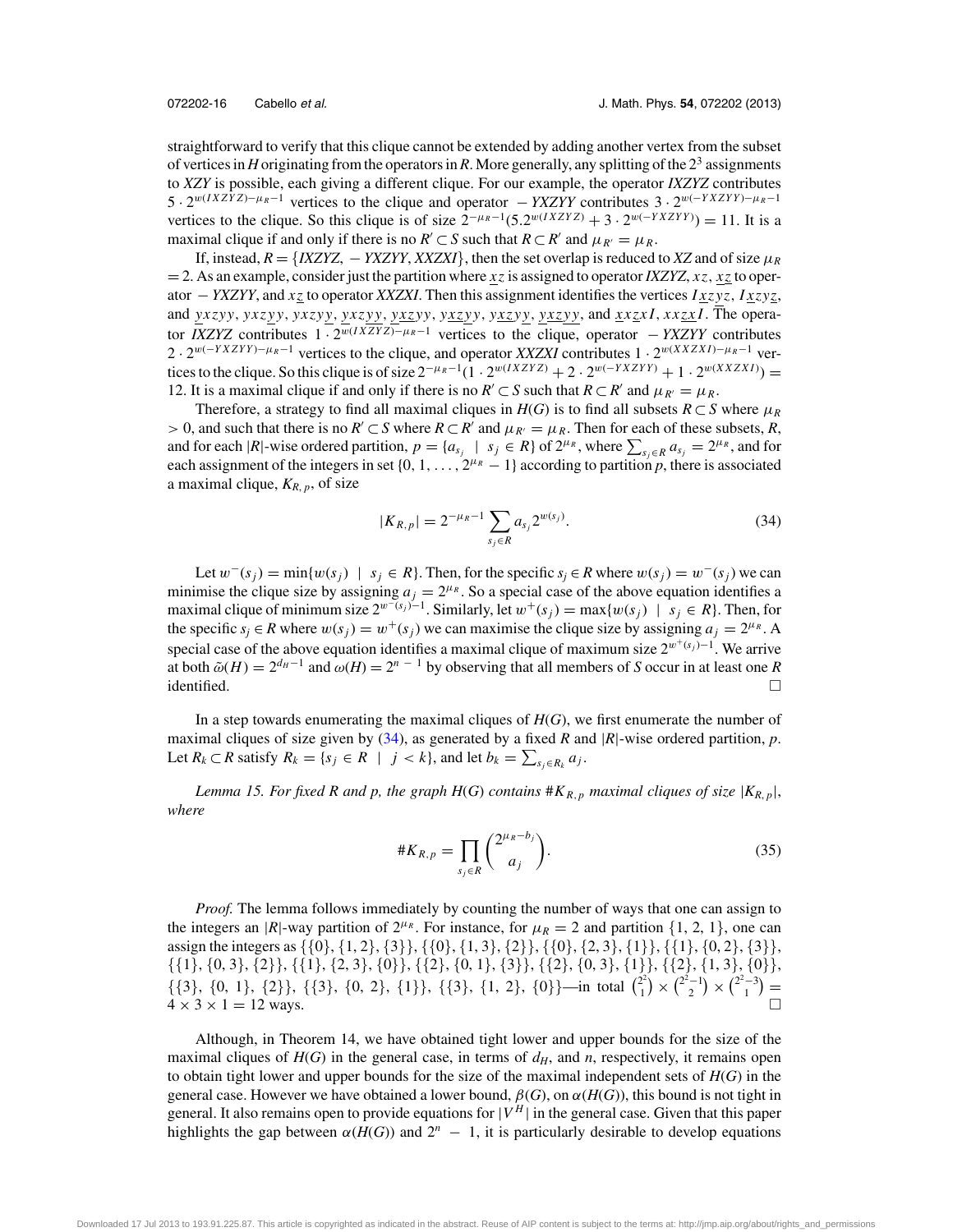<span id="page-17-0"></span>

for  $\alpha(H(G))$  in the general case. Of course, it would be nice to find a formula linking  $\alpha(H(G))$  and  $\alpha(G)$ ; however, it should be noted that  $\alpha(G)$  is not an invariant of the Kotzig orbit of *G*.

### **ACKNOWLEDGMENTS**

We would like to thank Mary Beth Ruskai for asking during the Quantum Information Workshop at the Centro de Ciencias de Benasque (July 2011) the question that motivated the results: Is there a connection between graph states and the graphs representing exclusivity structures studied in Ref. 7? We thank the Associate Editor and a referee for the very useful comments that improved the readability of the paper. A.C. is supported by Project No. FIS2011-29400 (Spain). Part of this work has been done while A.C. and S.S. were visiting the Department of Informatics at the University of Bergen. The financial support of the University of Bergen is gratefully acknowledged. Part of this work has been done while G.S. was visiting University College London. G.S. is supported by Ronald de Wolf's Vidi grant 639.072.803 from the Netherlands Organization for Scientific Research (NWO).

<sup>3</sup> A. Bouchet, "Graphic presentations of isotropic systems," [J. Comb. Theory Ser. B](http://dx.doi.org/10.1016/0095-8956(88)90055-X) **45**, 58 (1988).

- 8 A. R. Calderbank, E. M. Rains, P. W. Shor, and N. J. A. Sloane, "Quantum error correction and orthogonal geometry," [Phys. Rev. Lett.](http://dx.doi.org/10.1103/PhysRevLett.78.405) **78**, 405 (1997).
- <sup>9</sup> T. S. Cubitt, D. Leung, W. Matthews, and A. Winter, "Improving zero-error classical communication with entanglement," [Phys. Rev. Lett.](http://dx.doi.org/10.1103/PhysRevLett.104.230503) **104**, 230503 (2010).
- <sup>10</sup> T. W. Cusick and P. Stanica, "Fast evaluation, weights and nonlinearity of rotation-symmetric functions," [Discrete Math.](http://dx.doi.org/10.1016/S0012-365X(02)00354-0) **258**, 289 (2002).
- $11$  L. E. Danielsen and M. G. Parker, "On the classification of all self-dual additive codes over GF(4) of length up to 12," [J.](http://dx.doi.org/10.1016/j.jcta.2005.12.004) [Comb. Theory Ser. A](http://dx.doi.org/10.1016/j.jcta.2005.12.004) **113**, 1351 (2006).
- $12R$ . Duan, S. Severini, and A. Winter, "Zero-error communication via quantum channels, non-commutative graphs and a quantum Lovász  $\vartheta$  function," [IEEE Trans. Inf. Theory](http://dx.doi.org/10.1109/TIT.2012.2221677) 59, 1164–1174 (2013); e-print [arXiv:1002.2514v2](http://arxiv.org/abs/1002.2514v2) [quant-ph].
- 13C. Godsil and G. Royle, "Algebraic graph theory," *Graduate Texts in Mathematics* (Springer-Verlag, New York, 2001), Vol. 207.
- <sup>14</sup> D. Gottesman, "Stabilizer codes and quantum error correction," Ph.D. thesis (Caltech, 1997); e-print [arXiv:quant-ph/9705052.](http://arxiv.org/abs/quant-ph/9705052)
- <sup>15</sup> O. Gühne, G. Tóth, P. Hyllus, and H. J. Briegel, "Bell inequalities for graph states," [Phys. Rev. Lett.](http://dx.doi.org/10.1103/PhysRevLett.95.120405) **95**, 120405 (2005).
- <sup>16</sup> M. Hein, J. Eisert, and H. J. Briegel, "Multiparty entanglement in graph states," [Phys. Rev. A](http://dx.doi.org/10.1103/PhysRevA.69.062311) **69**, 062311 (2004).
- <sup>17</sup> J. Körner and A. Orlitsky, "Zero-error information theory," [IEEE Trans. Inf. Theory](http://dx.doi.org/10.1109/18.720537) **44**, 2207 (1998).
- <sup>18</sup> A. Kotzig, "Eulerian lines in finite 4-valent graphs and their transformations," *Theory of Graphs (Proc. Colloq., Tihany, 1966)* (Academic Press, New York, 1968), p. 219.
- <sup>19</sup> Z. Ji, J. Chen, Z. Wei, and M. Ying, "The LU-LC conjecture is false," Quantum Inf. Comput. **10**, 97 (2010).
- <sup>20</sup> L. Lovász, "On the Shannon capacity of a graph," [IEEE Trans. Inf. Theory](http://dx.doi.org/10.1109/TIT.1979.1055985) **25**, 1 (1979).
- $21$  L. Mančinska, G. Scarpa, and S. Severini, "New separations in zero-error channel capacity through projective Kochen-Specker sets and quantum coloring," [IEEE Trans. Inf. Theory](http://dx.doi.org/10.1109/TIT.2013.2248031) **59**, 4025 (2013).
- <sup>22</sup> N. D. Mermin, "Extreme quantum entanglement in a superposition of macroscopically distinct states," [Phys. Rev. Lett.](http://dx.doi.org/10.1103/PhysRevLett.65.1838) **65**, 1838 (1990).
- <sup>23</sup> E. Nagali, V. D'Ambrosio, F. Sciarrino, and A. Cabello, "Experimental observation of impossible-to-beat quantum advantage on a hybrid photonic system," [Phys. Rev. Lett.](http://dx.doi.org/10.1103/PhysRevLett.108.090501) **108**, 090501 (2012).
- <sup>24</sup> M. Van den Nest, J. Dehaene, and B. De Moor, "Graphical description of the action of local Clifford operations on graph states," [Phys. Rev. A](http://dx.doi.org/10.1103/PhysRevA.69.022316) **69**, 022316 (2004).
- <sup>25</sup> M. A. Nielsen and I. L. Chuang, *Quantum Computation and Quantum Information* (Cambridge University Press, Cambridge, 2000).
- <sup>26</sup> OEIS Foundation Inc., *The On-Line Encyclopedia of Integer Sequences*, <http://oeis.org/A051253> (2011).
- $27$ R. Raussendorf, D. E. Browne, and H. J. Briegel, "Measurement-based quantum computation with cluster states," [Phys.](http://dx.doi.org/10.1103/PhysRevA.68.022312) [Rev. A](http://dx.doi.org/10.1103/PhysRevA.68.022312) **68**, 022312 (2003).

<sup>&</sup>lt;sup>1</sup> E. Amselem, L. E. Danielsen, A. J. López-Tarrida, J. R. Portillo, M. Bourennane, and A. Cabello, "Experimental fully contextual correlations," [Phys. Rev. Lett.](http://dx.doi.org/10.1103/PhysRevLett.108.200405) **108**, 200405 (2012).

<sup>&</sup>lt;sup>2</sup>R. Arratia, B. Bollobás, and G. B. Sorkin, "The interlace polynomial of a graph," [J. Comb. Theory Ser. B](http://dx.doi.org/10.1016/j.jctb.2004.03.003) 92, 199 (2004).

<sup>&</sup>lt;sup>4</sup> J. Briet, H. Buhrman, and D. Gijswijt, "Violating the Shannon capacity of metric graphs with entanglement," [Proc. Nat.](http://dx.doi.org/10.1073/pnas.1203857110) [Acad. Sci.](http://dx.doi.org/10.1073/pnas.1203857110) (2012) (published online).

<sup>&</sup>lt;sup>5</sup> A. Cabello, O. Gühne, and D. Rodríguez, "Mermin inequalities for perfect correlations," [Phys. Rev. A](http://dx.doi.org/10.1103/PhysRevA.77.062106) 77, 062106 (2008).

<sup>&</sup>lt;sup>6</sup> A. Cabello, A. J. López-Tarrida, P. Moreno, and J. R. Portillo, "Entanglement in eight-qubit graph states," [Phys. Lett. A](http://dx.doi.org/10.1016/j.physleta.2009.04.055) **373**, 2219 (2009); **374**, 3991 (2010).

<sup>7</sup> A. Cabello, S. Severini, and A. Winter, "(Non-)contextuality of physical theories as an axiom," e-print [arXiv:1010.2163](http://arxiv.org/abs/1010.2163) [quant-ph].